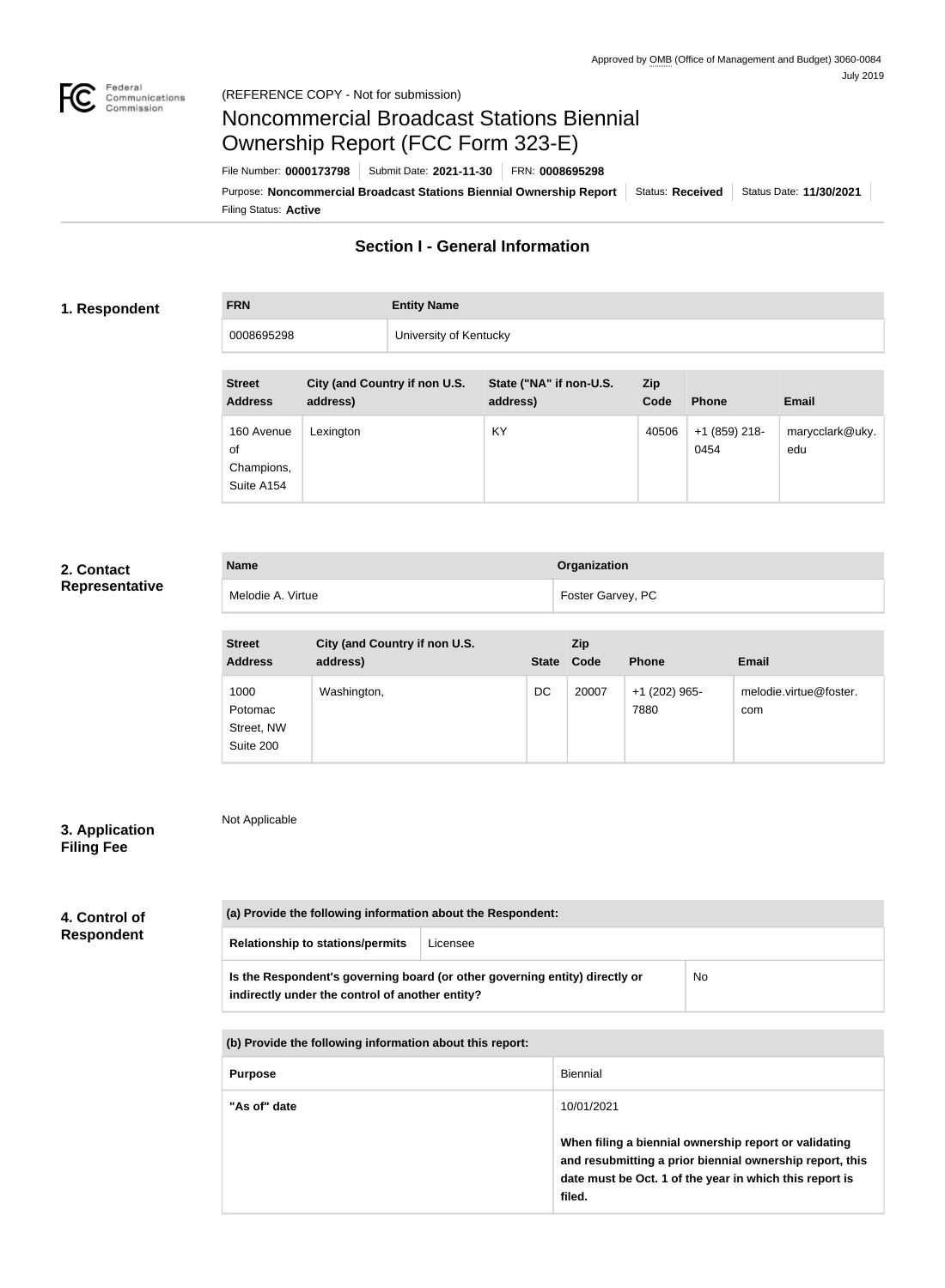#### **5. Licensee(s) and Station(s)**

#### **Respondent is filing this report to cover the following Licensee(s) and station(s):**

| Licensee/Permittee Name | <b>FRN</b>       |                  |              |                |  |
|-------------------------|------------------|------------------|--------------|----------------|--|
| University of Kentucky  |                  |                  | 0008695298   |                |  |
|                         |                  |                  |              |                |  |
| Fac. ID No.             | <b>Call Sign</b> | <b>City</b>      | <b>State</b> | <b>Service</b> |  |
| 4303                    | <b>WUKY</b>      | <b>LEXINGTON</b> | KY           | FM             |  |
| 54586                   | <b>WRFL</b>      | LEXINGTON        | KY           | FM             |  |

#### **Section II – Biennial Ownership Information**

#### **1. 47 C.F.R. Section 73.3613 Documents**

Licensee Respondents that hold authorizations for one or more full power television, AM, and/or FM stations should list all contracts and other instruments set forth in 47 C.F.R. Section 73.3613(a) through (c) for the facility or facilities listed on this report. If the agreement is a network affiliation agreement, check the appropriate box. Otherwise, select "Other." Non-Licensee Respondents should select "Not Applicable" in response to this question.

| Document Information                            |                                                                                     |  |  |  |
|-------------------------------------------------|-------------------------------------------------------------------------------------|--|--|--|
| Description of contract or instrument           | University of Kentucky Governing Regulations                                        |  |  |  |
| Parties to contract or instrument               | University of Kentucky and Commonwealth of Kentucky                                 |  |  |  |
| Date of execution                               | 04/2008                                                                             |  |  |  |
| Date of expiration                              | No expiration date                                                                  |  |  |  |
| <b>Agreement type</b><br>(check all that apply) | Other<br><b>Agreement Type: Governing regulations for state-owned</b><br>university |  |  |  |

| <b>Document Information</b>                     |                                                                                 |  |  |  |  |
|-------------------------------------------------|---------------------------------------------------------------------------------|--|--|--|--|
| Description of contract or instrument           | Amendment to Governing Regulations                                              |  |  |  |  |
| Parties to contract or instrument               | University of Kentucky and Commonwealth of Kentucky                             |  |  |  |  |
| Date of execution                               | 05/2011                                                                         |  |  |  |  |
| Date of expiration                              | No expiration date                                                              |  |  |  |  |
| <b>Agreement type</b><br>(check all that apply) | Other<br><b>Agreement Type:</b> Governing regulations for a State<br>University |  |  |  |  |

#### **2. Ownership Interests**

**(a)** Ownership Interests. This Question requires Respondents to enter detailed information about ownership interests by generating a series of subforms. Answer each question on each subform. The first subform listing should be for the Respondent itself. If the Respondent is not a natural person, also list each of the officers, members of the governing board (or other governing entity), stockholders, and any other persons or entities with a direct attributable interest in the Respondent pursuant to the standards set forth in 47 C.F.R. Section 73.3555. (A "direct" interest is one that is not held through any intervening companies or entities.) List each interest holder with a direct attributable interest in the Respondent separately.

Leave the percentage of total assets (Equity Debt Plus) field blank for an interest holder unless that interest holder has an attributable interest in the Respondent solely on the basis of the Commission's Equity Debt Plus attribution standard, 47 C.F.R. Section 73.3555, Note 2(i).

In the case of vertical or indirect ownership structures, list only those interests in the Respondent that also represent an attributable interest in the Licensee(s) for which the report is being submitted.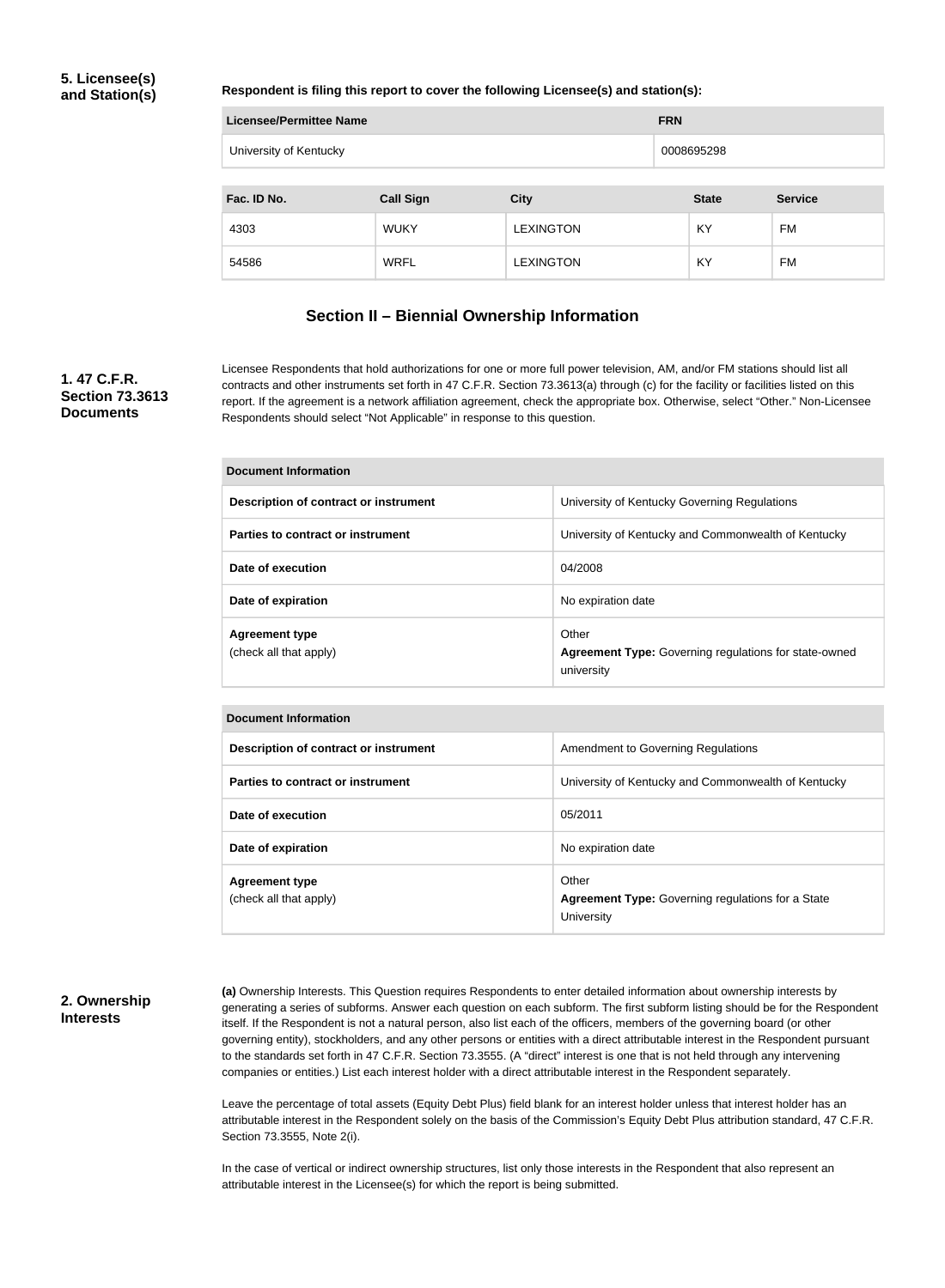Entities that are part of an organizational structure that includes holding companies or other forms of indirect ownership must file separate ownership reports. In such a structure do not report, or file a separate report for, any interest holder that does not have an attributable interest in the Licensee(s) for which the report is being submitted.

Please see the Instructions for further detail concerning interests that must be reported in response to this question.

The Respondent must provide an FCC Registration Number for each interest holder reported in response to this question. Please see the Instructions for detailed information and guidance concerning this requirement.

| <b>Ownership Information</b>                                                                                                     |                                                         |                                     |  |  |  |
|----------------------------------------------------------------------------------------------------------------------------------|---------------------------------------------------------|-------------------------------------|--|--|--|
| <b>FRN</b>                                                                                                                       | 0008695298                                              |                                     |  |  |  |
| <b>Entity Name</b>                                                                                                               | University of Kentucky                                  |                                     |  |  |  |
| <b>Address</b>                                                                                                                   | PO Box                                                  |                                     |  |  |  |
|                                                                                                                                  | <b>Street 1</b>                                         | 160 Avenue of Champions, Suite A154 |  |  |  |
|                                                                                                                                  | <b>Street 2</b>                                         |                                     |  |  |  |
|                                                                                                                                  | <b>City</b>                                             | Lexington                           |  |  |  |
|                                                                                                                                  | State ("NA" if non-U.S.<br>address)                     | KY                                  |  |  |  |
|                                                                                                                                  | <b>Zip/Postal Code</b>                                  | 40506                               |  |  |  |
|                                                                                                                                  | Country (if non-U.S.<br>address)                        | <b>United States</b>                |  |  |  |
| <b>Listing Type</b>                                                                                                              | Respondent                                              |                                     |  |  |  |
| <b>Positional Interests</b><br>(check all that apply)                                                                            | Respondent                                              |                                     |  |  |  |
| <b>Tribal Nation or Tribal</b><br><b>Entity</b>                                                                                  | Interest holder is not a Tribal nation or Tribal entity |                                     |  |  |  |
| <b>Interest Percentages</b>                                                                                                      | <b>Voting</b>                                           | 0.0%                                |  |  |  |
| (enter percentage values<br>from 0.0 to 100.0)                                                                                   | <b>Equity</b>                                           | 0.0%                                |  |  |  |
|                                                                                                                                  | <b>Total assets (Equity Debt</b><br>Plus)               | 0.0%                                |  |  |  |
| Does interest holder have an attributable interest in one or more broadcast stations<br>No<br>that do not appear on this report? |                                                         |                                     |  |  |  |

| <b>Ownership Information</b> |                                     |                                     |  |
|------------------------------|-------------------------------------|-------------------------------------|--|
| <b>FRN</b>                   | 9990120578                          |                                     |  |
| <b>Name</b>                  | <b>Edward Britt Brockman</b>        |                                     |  |
| <b>Address</b>               | PO Box                              |                                     |  |
|                              | <b>Street 1</b>                     | 160 Avenue of Champions, Suite A154 |  |
|                              | <b>Street 2</b>                     |                                     |  |
|                              | <b>City</b>                         | Lexington                           |  |
|                              | State ("NA" if non-U.S.<br>address) | KY                                  |  |
|                              | <b>Zip/Postal Code</b>              | 40506                               |  |
|                              | Country (if non-U.S.<br>address)    | <b>United States</b>                |  |
|                              |                                     |                                     |  |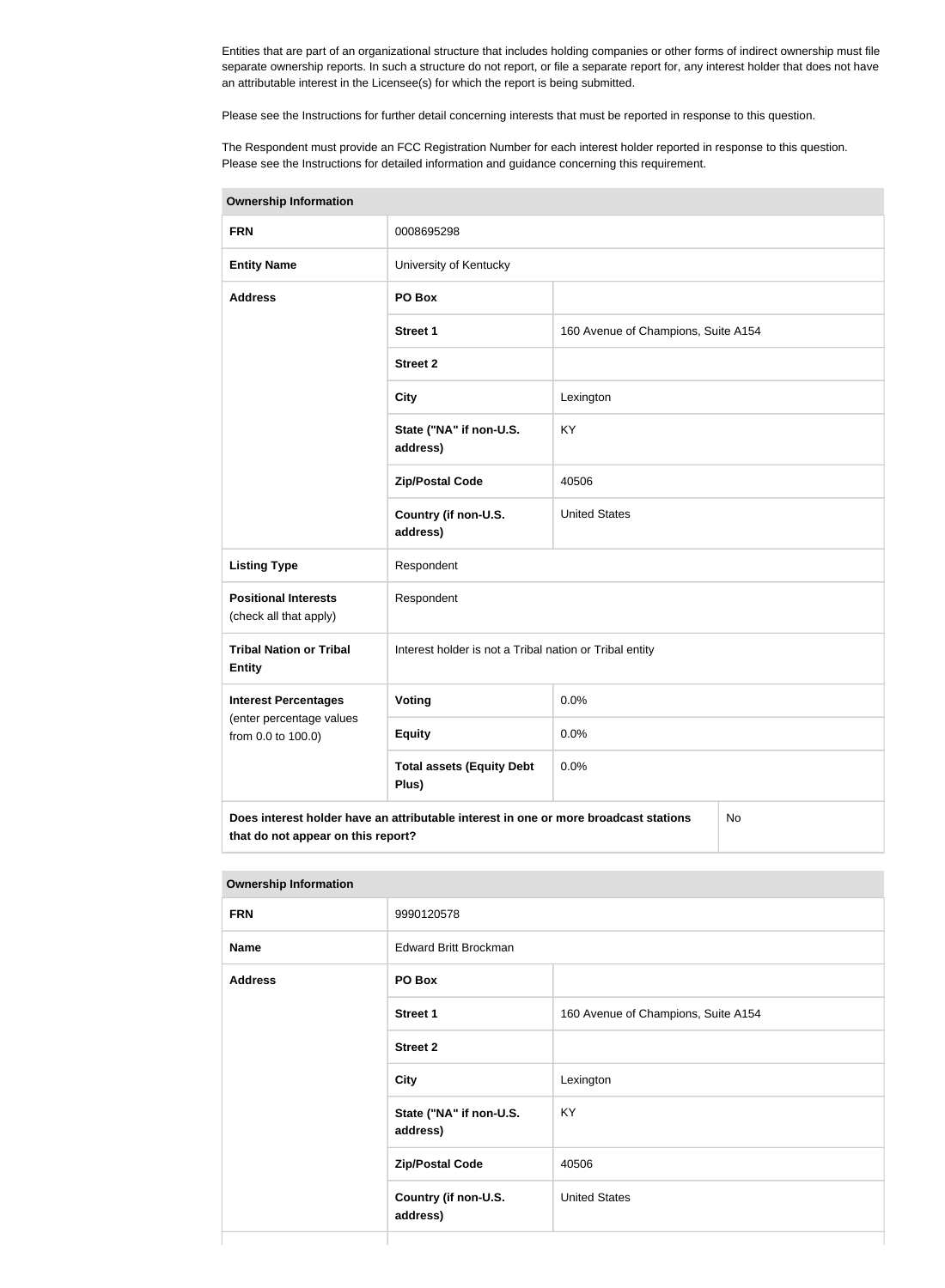| <b>Listing Type</b>                                                                        | Other Interest Holder                                 |                        |  |  |
|--------------------------------------------------------------------------------------------|-------------------------------------------------------|------------------------|--|--|
| <b>Positional Interests</b><br>(check all that apply)                                      | Member of Governing Board (or other governing entity) |                        |  |  |
| <b>Principal Profession or</b><br><b>Occupation</b>                                        | Ophthalmologist                                       |                        |  |  |
| By Whom Appointed or<br><b>Elected</b>                                                     | Kentucky Governor                                     |                        |  |  |
| Citizenship, Gender,                                                                       | <b>Citizenship</b>                                    | <b>US</b>              |  |  |
| <b>Ethnicity, and Race</b><br><b>Information (Natural</b>                                  | <b>Gender</b>                                         | Male                   |  |  |
| Persons Only)                                                                              | <b>Ethnicity</b>                                      | Not Hispanic or Latino |  |  |
|                                                                                            | Race                                                  | White                  |  |  |
| <b>Interest Percentages</b>                                                                | <b>Voting</b>                                         | 5.0%                   |  |  |
| (enter percentage values<br>from 0.0 to 100.0)                                             | <b>Equity</b>                                         | 0.0%                   |  |  |
|                                                                                            | <b>Total assets (Equity Debt</b><br>Plus)             | 0.0%                   |  |  |
| Does interest holder have an attributable interest in one or more broadcast stations<br>No |                                                       |                        |  |  |

# **Ownership Information FRN** 9990120587 **Name** Claude A Berry, III. **Address PO Box Street 1** 160 Avenue of Champions, Suite A154 **Street 2 City** Lexington **State ("NA" if non-U.S. address)** KY **Zip/Postal Code** 40506 **Country (if non-U.S. address)** United States Listing Type **Conservant Conservant Conservant Conservant Conservant Conservant Conservant Conservant Conservant Positional Interests** (check all that apply) Member of Governing Board (or other governing entity) **Principal Profession or Occupation** Retired **By Whom Appointed or Elected** Kentucky Governor **Citizenship, Gender, Ethnicity, and Race Information (Natural Persons Only) Citizenship** US Gender Male **Ethnicity** Not Hispanic or Latino **Race** White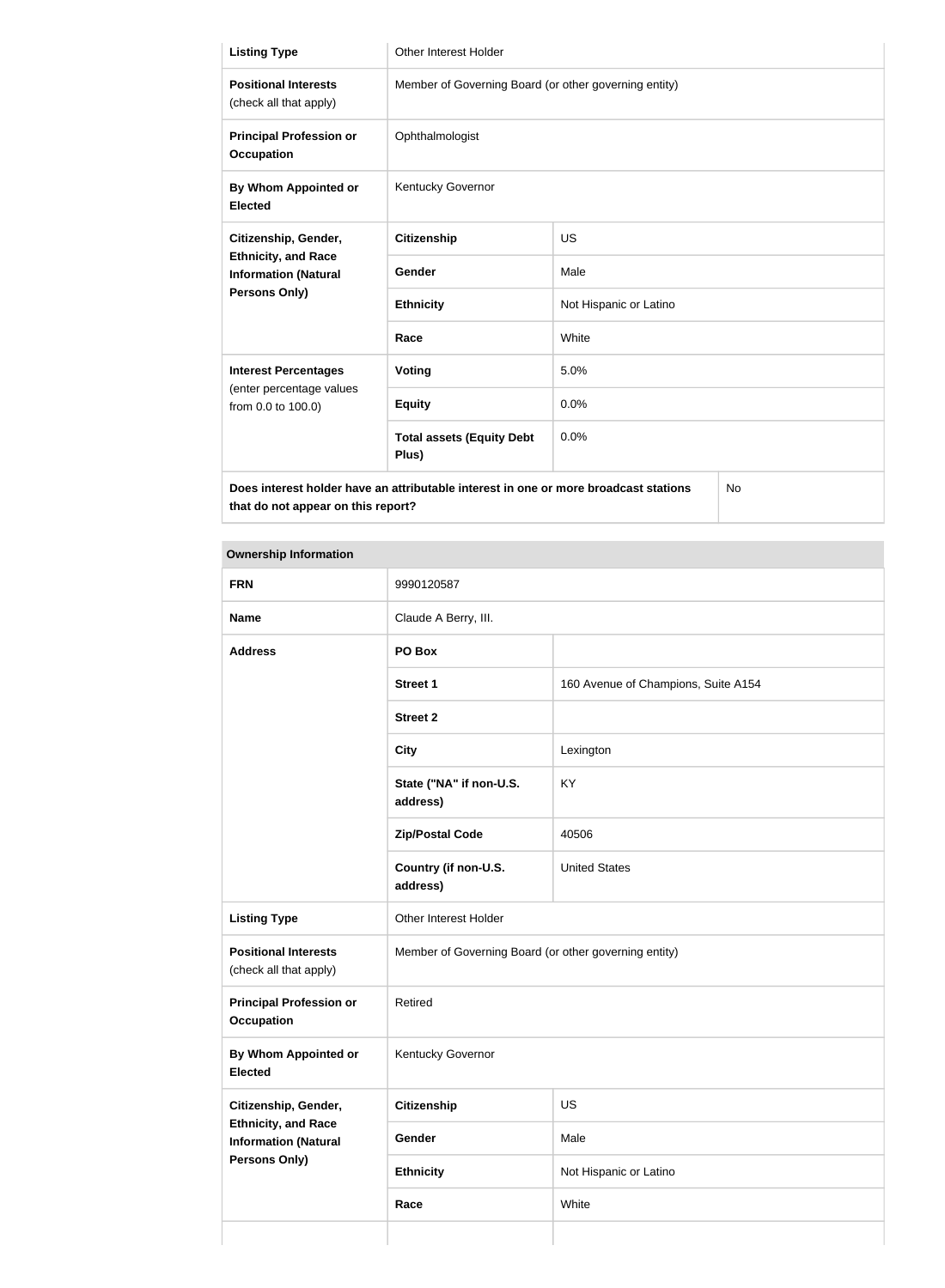| <b>Interest Percentages</b><br>(enter percentage values<br>from 0.0 to 100.0) | Voting                                                                               | 5.0%    |    |
|-------------------------------------------------------------------------------|--------------------------------------------------------------------------------------|---------|----|
|                                                                               | <b>Equity</b>                                                                        | $0.0\%$ |    |
|                                                                               | <b>Total assets (Equity Debt</b><br>Plus)                                            | $0.0\%$ |    |
|                                                                               | Does interest holder have an attributable interest in one or more broadcast stations |         | No |

| <b>Ownership Information</b>                                                               |                                                       |                                     |  |  |  |
|--------------------------------------------------------------------------------------------|-------------------------------------------------------|-------------------------------------|--|--|--|
| <b>FRN</b>                                                                                 | 9990120589                                            |                                     |  |  |  |
| <b>Name</b>                                                                                | Lee X. Blonder                                        |                                     |  |  |  |
| <b>Address</b>                                                                             | PO Box                                                |                                     |  |  |  |
|                                                                                            | <b>Street 1</b>                                       | 160 Avenue of Champions, Suite A154 |  |  |  |
|                                                                                            | <b>Street 2</b>                                       |                                     |  |  |  |
|                                                                                            | <b>City</b>                                           | Lexington                           |  |  |  |
|                                                                                            | State ("NA" if non-U.S.<br>address)                   | KY                                  |  |  |  |
|                                                                                            | <b>Zip/Postal Code</b>                                | 40506                               |  |  |  |
|                                                                                            | Country (if non-U.S.<br>address)                      | <b>United States</b>                |  |  |  |
| <b>Listing Type</b>                                                                        | Other Interest Holder                                 |                                     |  |  |  |
| <b>Positional Interests</b><br>(check all that apply)                                      | Member of Governing Board (or other governing entity) |                                     |  |  |  |
| <b>Principal Profession or</b><br><b>Occupation</b>                                        | Professor                                             |                                     |  |  |  |
| <b>By Whom Appointed or</b><br><b>Elected</b>                                              | <b>Elected by Faculty</b>                             |                                     |  |  |  |
| Citizenship, Gender,                                                                       | <b>Citizenship</b>                                    | <b>US</b>                           |  |  |  |
| <b>Ethnicity, and Race</b><br><b>Information (Natural</b>                                  | Gender                                                | Female                              |  |  |  |
| Persons Only)                                                                              | <b>Ethnicity</b>                                      | Not Hispanic or Latino              |  |  |  |
|                                                                                            | White<br>Race                                         |                                     |  |  |  |
| <b>Interest Percentages</b><br>(enter percentage values                                    | Voting                                                | 5.0%                                |  |  |  |
| from 0.0 to 100.0)                                                                         | <b>Equity</b>                                         | 0.0%                                |  |  |  |
|                                                                                            | <b>Total assets (Equity Debt</b><br>Plus)             | 0.0%                                |  |  |  |
| Does interest holder have an attributable interest in one or more broadcast stations<br>No |                                                       |                                     |  |  |  |

**that do not appear on this report?**

No

**Ownership Information FRN** 9990120596 **Name** Michael A. Christian **Address PO Box Street 1** 160 Avenue of Champions, Suite A154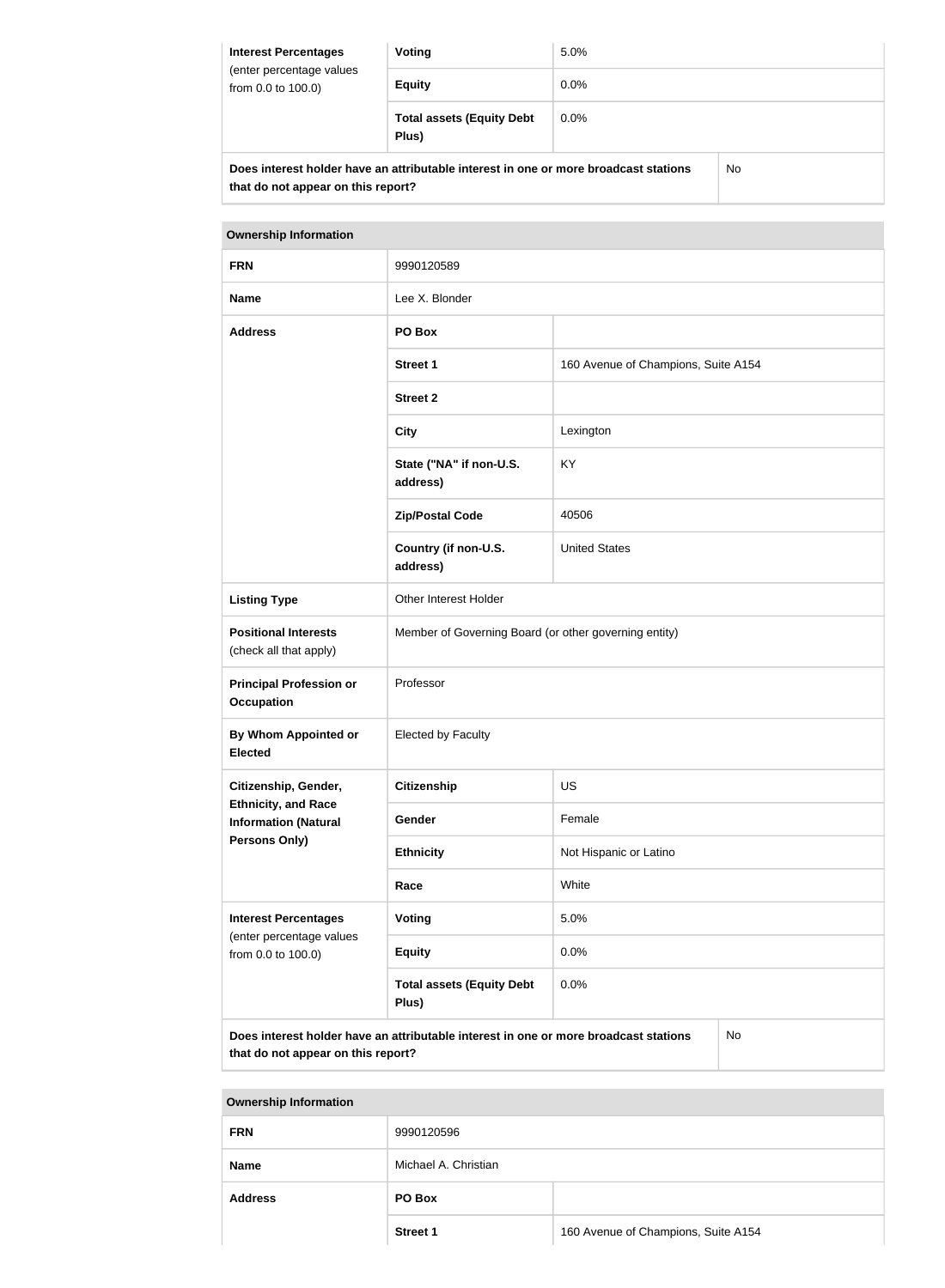|                                                                                                                                  | <b>Street 2</b>                                       |                        |  |
|----------------------------------------------------------------------------------------------------------------------------------|-------------------------------------------------------|------------------------|--|
|                                                                                                                                  | <b>City</b>                                           | Lexington              |  |
|                                                                                                                                  | State ("NA" if non-U.S.<br>address)                   | <b>KY</b>              |  |
|                                                                                                                                  | <b>Zip/Postal Code</b>                                | 40506                  |  |
|                                                                                                                                  | Country (if non-U.S.<br>address)                      | <b>United States</b>   |  |
| <b>Listing Type</b>                                                                                                              | Other Interest Holder                                 |                        |  |
| <b>Positional Interests</b><br>(check all that apply)                                                                            | Member of Governing Board (or other governing entity) |                        |  |
| <b>Principal Profession or</b><br><b>Occupation</b>                                                                              | Dentistry                                             |                        |  |
| By Whom Appointed or<br><b>Elected</b>                                                                                           | Kentucky Governor                                     |                        |  |
| Citizenship, Gender,                                                                                                             | <b>Citizenship</b>                                    | <b>US</b>              |  |
| <b>Ethnicity, and Race</b><br><b>Information (Natural</b>                                                                        | Gender                                                | Male                   |  |
| <b>Persons Only)</b>                                                                                                             | <b>Ethnicity</b>                                      | Not Hispanic or Latino |  |
|                                                                                                                                  | Race                                                  | White                  |  |
| <b>Interest Percentages</b><br>(enter percentage values                                                                          | <b>Voting</b>                                         | 5.0%                   |  |
| from 0.0 to 100.0)                                                                                                               | <b>Equity</b>                                         | 0.0%                   |  |
|                                                                                                                                  | <b>Total assets (Equity Debt</b><br>Plus)             | 0.0%                   |  |
| Does interest holder have an attributable interest in one or more broadcast stations<br>No<br>that do not appear on this report? |                                                       |                        |  |

| <b>FRN</b>                                            | 9990120750                                            |                                     |
|-------------------------------------------------------|-------------------------------------------------------|-------------------------------------|
| <b>Name</b>                                           | Elizabeth McCoy                                       |                                     |
| <b>Address</b>                                        | PO Box                                                |                                     |
|                                                       | <b>Street 1</b>                                       | 160 Avenue of Champions, Suite A154 |
|                                                       | <b>Street 2</b>                                       |                                     |
|                                                       | <b>City</b>                                           | Lexington                           |
|                                                       | State ("NA" if non-U.S.<br>address)                   | KY                                  |
|                                                       | <b>Zip/Postal Code</b>                                | 40506                               |
|                                                       | Country (if non-U.S.<br>address)                      | <b>United States</b>                |
| <b>Listing Type</b>                                   | Other Interest Holder                                 |                                     |
| <b>Positional Interests</b><br>(check all that apply) | Member of Governing Board (or other governing entity) |                                     |
| <b>Principal Profession or</b><br><b>Occupation</b>   | <b>Banker</b>                                         |                                     |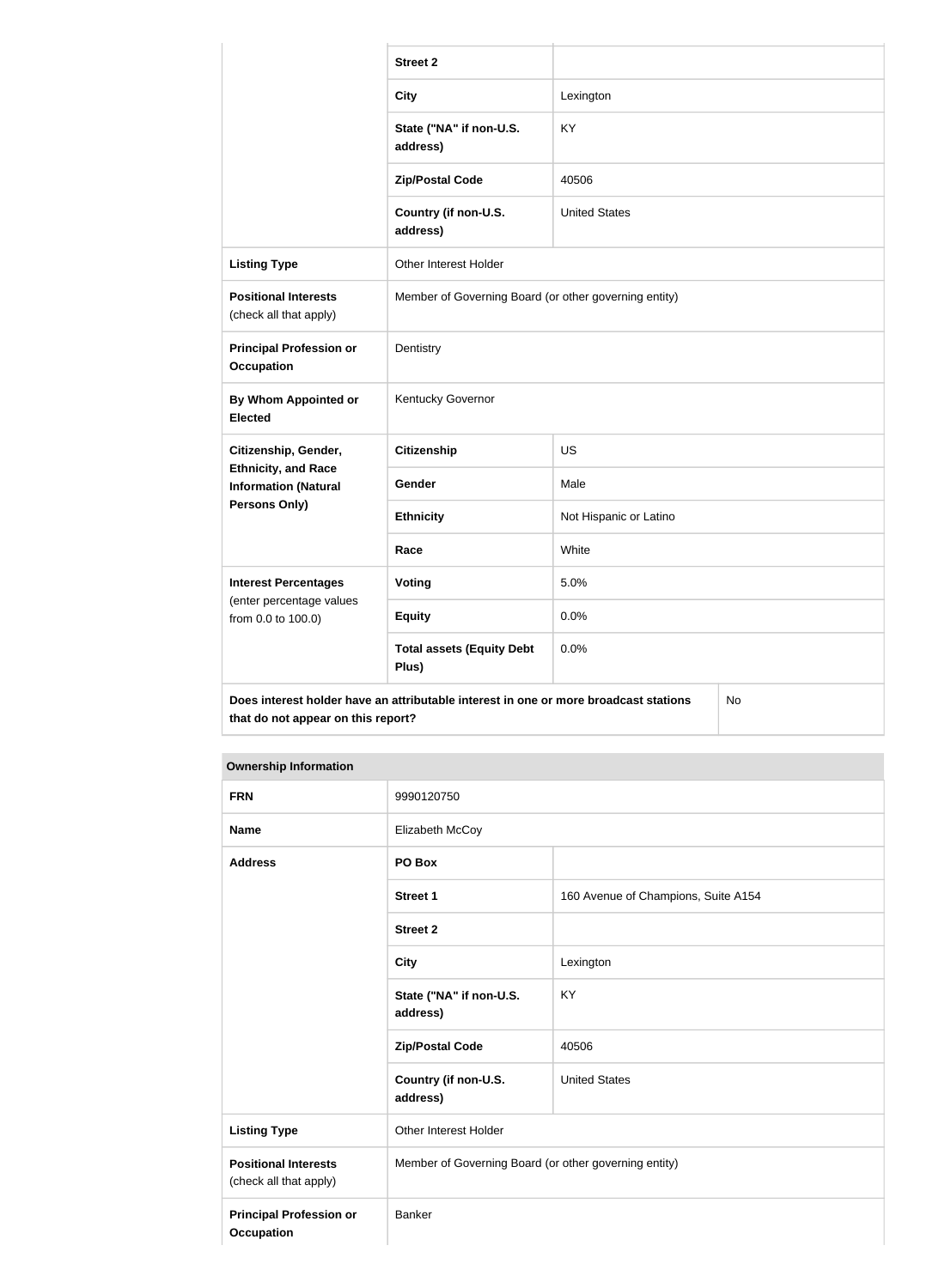| By Whom Appointed or<br><b>Elected</b>                                                                    | <b>Kentucky Governor</b>                  |                        |  |
|-----------------------------------------------------------------------------------------------------------|-------------------------------------------|------------------------|--|
| Citizenship, Gender,<br><b>Ethnicity, and Race</b><br><b>Information (Natural</b><br><b>Persons Only)</b> | <b>Citizenship</b>                        | US.                    |  |
|                                                                                                           | Gender                                    | Female                 |  |
|                                                                                                           | <b>Ethnicity</b>                          | Not Hispanic or Latino |  |
|                                                                                                           | Race                                      | White                  |  |
| <b>Interest Percentages</b>                                                                               | Voting                                    | 5.0%                   |  |
| (enter percentage values<br>from 0.0 to 100.0)                                                            | <b>Equity</b>                             | 0.0%                   |  |
|                                                                                                           | <b>Total assets (Equity Debt</b><br>Plus) | 0.0%                   |  |
| Does interest holder have an attributable interest in one or more broadcast stations<br>No                |                                           |                        |  |

| <b>Ownership Information</b>                              |                                                       |                                     |  |
|-----------------------------------------------------------|-------------------------------------------------------|-------------------------------------|--|
| <b>FRN</b>                                                | 9990120752                                            |                                     |  |
| <b>Name</b>                                               | David Melanson                                        |                                     |  |
| <b>Address</b>                                            | PO Box                                                |                                     |  |
|                                                           | <b>Street 1</b>                                       | 160 Avenue of Champions, Suite A154 |  |
|                                                           | <b>Street 2</b>                                       |                                     |  |
|                                                           | <b>City</b>                                           | Lexington                           |  |
|                                                           | State ("NA" if non-U.S.<br>address)                   | <b>KY</b>                           |  |
|                                                           | <b>Zip/Postal Code</b>                                | 40506                               |  |
|                                                           | Country (if non-U.S.<br>address)                      | <b>United States</b>                |  |
| <b>Listing Type</b>                                       | Other Interest Holder                                 |                                     |  |
| <b>Positional Interests</b><br>(check all that apply)     | Member of Governing Board (or other governing entity) |                                     |  |
| <b>Principal Profession or</b><br><b>Occupation</b>       | Public relations and Philanthropy officer             |                                     |  |
| By Whom Appointed or<br><b>Elected</b>                    | <b>Elected by Staff Employees</b>                     |                                     |  |
| Citizenship, Gender,                                      | <b>Citizenship</b>                                    | <b>US</b>                           |  |
| <b>Ethnicity, and Race</b><br><b>Information (Natural</b> | Gender                                                | Male                                |  |
| <b>Persons Only)</b>                                      | <b>Ethnicity</b>                                      | Not Hispanic or Latino              |  |
|                                                           | Race                                                  | White                               |  |
| <b>Interest Percentages</b>                               | Voting                                                | 5.0%                                |  |
| (enter percentage values<br>from 0.0 to 100.0)            | <b>Equity</b>                                         | 0.0%                                |  |
|                                                           | <b>Total assets (Equity Debt</b><br>Plus)             | 0.0%                                |  |

**Does interest holder have an attributable interest in one or more broadcast stations** No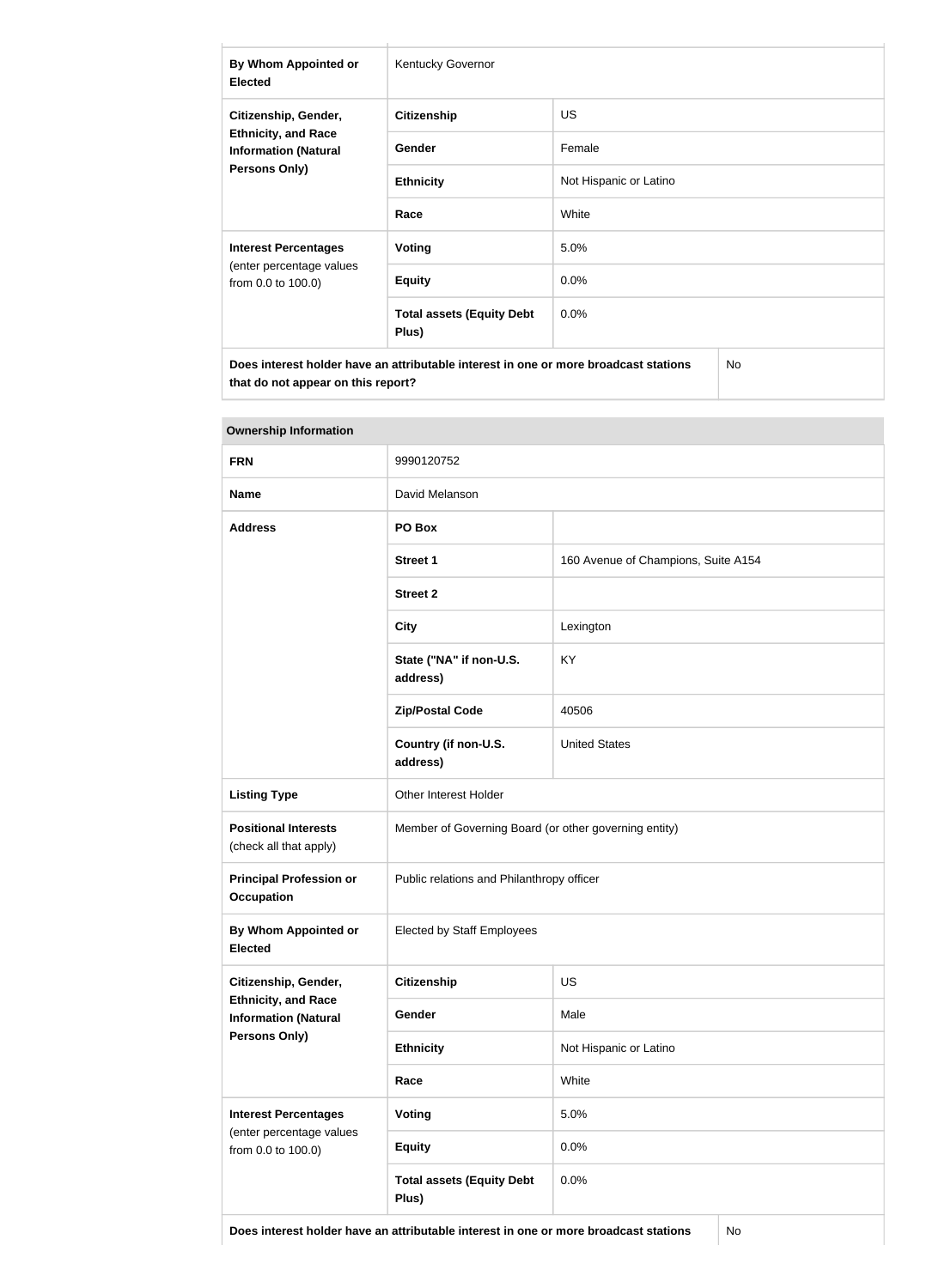| <b>Ownership Information</b>                              |                                                                                      |                                     |           |
|-----------------------------------------------------------|--------------------------------------------------------------------------------------|-------------------------------------|-----------|
| <b>FRN</b>                                                | 9990120755                                                                           |                                     |           |
| <b>Name</b>                                               | Derrick K. Ramsey                                                                    |                                     |           |
| <b>Address</b>                                            | PO Box                                                                               |                                     |           |
|                                                           | <b>Street 1</b>                                                                      | 160 Avenue of Champions, Suite A154 |           |
|                                                           | <b>Street 2</b>                                                                      |                                     |           |
|                                                           | <b>City</b>                                                                          | Lexington                           |           |
|                                                           | State ("NA" if non-U.S.<br>address)                                                  | KY                                  |           |
|                                                           | <b>Zip/Postal Code</b>                                                               | 40506                               |           |
|                                                           | Country (if non-U.S.<br>address)                                                     | <b>United States</b>                |           |
| <b>Listing Type</b>                                       | Other Interest Holder                                                                |                                     |           |
| <b>Positional Interests</b><br>(check all that apply)     | Member of Governing Board (or other governing entity)                                |                                     |           |
| <b>Principal Profession or</b><br><b>Occupation</b>       | Consultant                                                                           |                                     |           |
| By Whom Appointed or<br><b>Elected</b>                    | Kentucky Governor                                                                    |                                     |           |
| Citizenship, Gender,                                      | <b>Citizenship</b>                                                                   | <b>US</b>                           |           |
| <b>Ethnicity, and Race</b><br><b>Information (Natural</b> | Gender                                                                               | Male                                |           |
| Persons Only)                                             | <b>Ethnicity</b>                                                                     | Not Hispanic or Latino              |           |
|                                                           | Race                                                                                 | <b>Black or African American</b>    |           |
| <b>Interest Percentages</b>                               | Voting                                                                               | 5.0%                                |           |
| (enter percentage values<br>from 0.0 to 100.0)            | <b>Equity</b>                                                                        | 0.0%                                |           |
|                                                           | <b>Total assets (Equity Debt</b><br>Plus)                                            | 0.0%                                |           |
| that do not appear on this report?                        | Does interest holder have an attributable interest in one or more broadcast stations |                                     | <b>No</b> |

| <b>FRN</b>     | 9990120757                          |                                     |
|----------------|-------------------------------------|-------------------------------------|
| <b>Name</b>    | C. Frank Shoop                      |                                     |
| <b>Address</b> | PO Box                              |                                     |
|                | <b>Street 1</b>                     | 160 Avenue of Champions, Suite A154 |
|                | <b>Street 2</b>                     |                                     |
|                | City                                | Lexington                           |
|                | State ("NA" if non-U.S.<br>address) | KY                                  |
|                |                                     |                                     |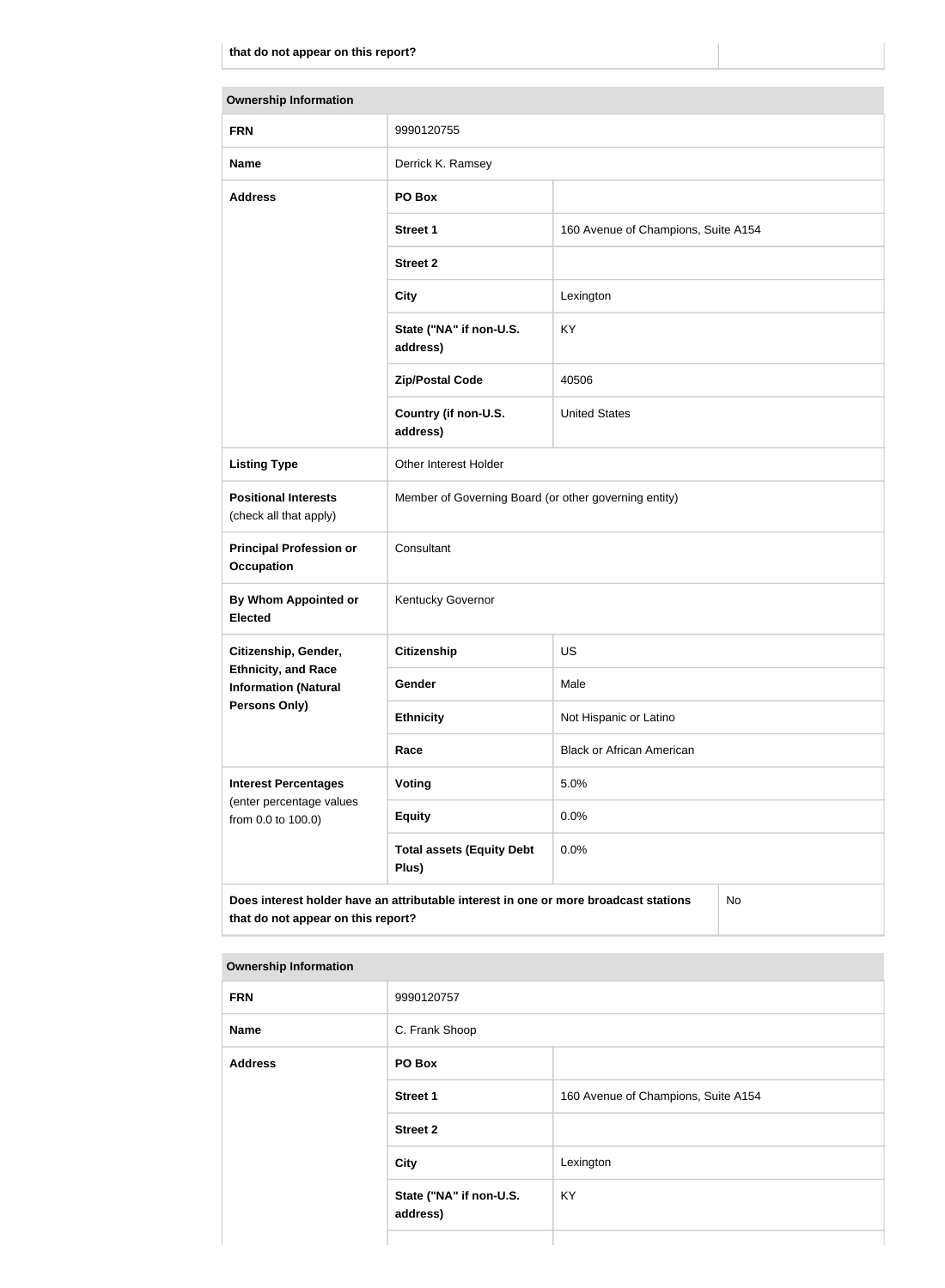|                                                                                            | <b>Zip/Postal Code</b>                                | 40506                  |  |
|--------------------------------------------------------------------------------------------|-------------------------------------------------------|------------------------|--|
|                                                                                            | Country (if non-U.S.<br>address)                      | <b>United States</b>   |  |
| <b>Listing Type</b>                                                                        | <b>Other Interest Holder</b>                          |                        |  |
| <b>Positional Interests</b><br>(check all that apply)                                      | Member of Governing Board (or other governing entity) |                        |  |
| <b>Principal Profession or</b><br><b>Occupation</b>                                        | Automobile Dealer - Retired                           |                        |  |
| By Whom Appointed or<br><b>Elected</b>                                                     | Kentucky Governor                                     |                        |  |
| Citizenship, Gender,                                                                       | <b>Citizenship</b>                                    | <b>US</b>              |  |
| <b>Ethnicity, and Race</b><br><b>Information (Natural</b>                                  | Gender                                                | Male                   |  |
| Persons Only)                                                                              | <b>Ethnicity</b>                                      | Not Hispanic or Latino |  |
|                                                                                            | Race                                                  | White                  |  |
| <b>Interest Percentages</b>                                                                | Voting                                                | 5.0%                   |  |
| (enter percentage values<br>from 0.0 to 100.0)                                             | <b>Equity</b>                                         | 0.0%                   |  |
|                                                                                            | <b>Total assets (Equity Debt</b><br>Plus)             | 0.0%                   |  |
| Does interest holder have an attributable interest in one or more broadcast stations<br>No |                                                       |                        |  |

No

| <b>Ownership Information</b> |
|------------------------------|
|------------------------------|

| <b>FRN</b>                                                | 9990120759                                            |                                     |  |  |
|-----------------------------------------------------------|-------------------------------------------------------|-------------------------------------|--|--|
| <b>Name</b>                                               | Sandra R. Shuffett                                    |                                     |  |  |
| <b>Address</b>                                            | PO Box                                                |                                     |  |  |
|                                                           | <b>Street 1</b>                                       | 160 Avenue of Champions, Suite A154 |  |  |
|                                                           | <b>Street 2</b>                                       |                                     |  |  |
|                                                           | <b>City</b>                                           | Lexington                           |  |  |
|                                                           | State ("NA" if non-U.S.<br>address)                   | KY                                  |  |  |
|                                                           | <b>Zip/Postal Code</b>                                | 40506                               |  |  |
|                                                           | Country (if non-U.S.<br>address)                      | <b>United States</b>                |  |  |
| <b>Listing Type</b>                                       | Other Interest Holder                                 |                                     |  |  |
| <b>Positional Interests</b><br>(check all that apply)     | Member of Governing Board (or other governing entity) |                                     |  |  |
| <b>Principal Profession or</b><br><b>Occupation</b>       | <b>Medical Doctor- Radiologist</b>                    |                                     |  |  |
| <b>By Whom Appointed or</b><br><b>Elected</b>             | Kentucky Governor                                     |                                     |  |  |
| Citizenship, Gender,                                      | <b>Citizenship</b>                                    | US                                  |  |  |
| <b>Ethnicity, and Race</b><br><b>Information (Natural</b> | Gender                                                | Female                              |  |  |
|                                                           |                                                       |                                     |  |  |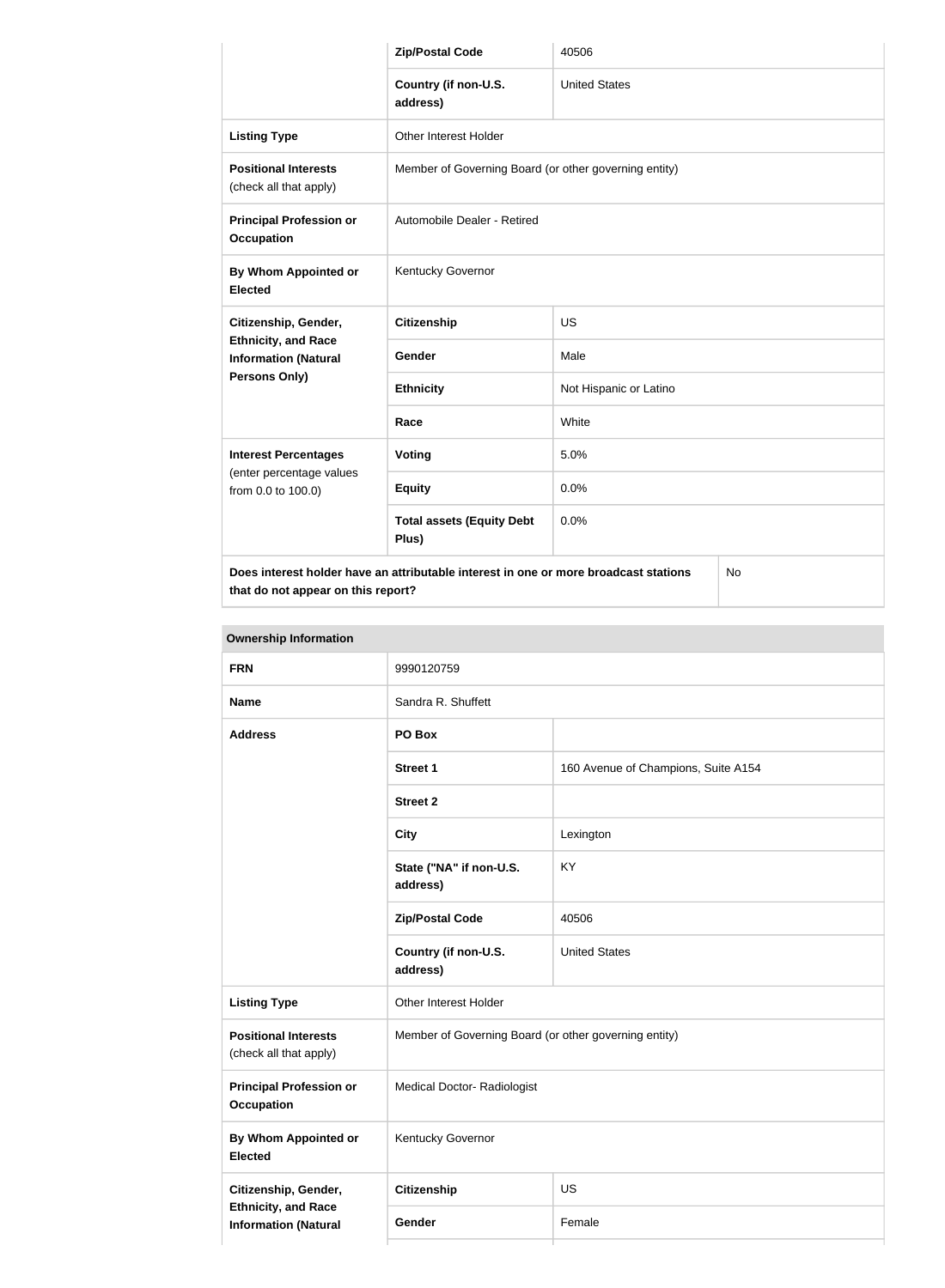| <b>Persons Only)</b>                                                                 | <b>Ethnicity</b>                          | Not Hispanic or Latino |    |
|--------------------------------------------------------------------------------------|-------------------------------------------|------------------------|----|
|                                                                                      | Race                                      | White                  |    |
| <b>Interest Percentages</b><br>(enter percentage values<br>from 0.0 to 100.0)        | Voting                                    | 5.0%                   |    |
|                                                                                      | <b>Equity</b>                             | $0.0\%$                |    |
|                                                                                      | <b>Total assets (Equity Debt</b><br>Plus) | $0.0\%$                |    |
| Does interest holder have an attributable interest in one or more broadcast stations |                                           |                        | No |

# **Ownership Information FRN** 9990120761 **Name** Robert D. Vance **Address PO Box Street 1** 160 Avenue of Champions, Suite A154 **Street 2 City City Lexington State ("NA" if non-U.S. address)** KY **Zip/Postal Code** 40506 **Country (if non-U.S. address)** United States **Listing Type Other Interest Holder Positional Interests** (check all that apply) Officer, Member of Governing Board (or other governing entity) **Principal Profession or Occupation** Retired banker **By Whom Appointed or Elected** Kentucky Governor **Citizenship, Gender, Ethnicity, and Race Information (Natural Persons Only) Citizenship** US Gender Male **Ethnicity** Not Hispanic or Latino **Race** White **Interest Percentages** (enter percentage values from 0.0 to 100.0) **Voting** 5.0% **Equity** 0.0% **Total assets (Equity Debt**  0.0%

**Does interest holder have an attributable interest in one or more broadcast stations that do not appear on this report?**

**Plus)**

No

| <b>FRN</b>  | 9990136633       |
|-------------|------------------|
| <b>Name</b> | Joe Rollin Bowen |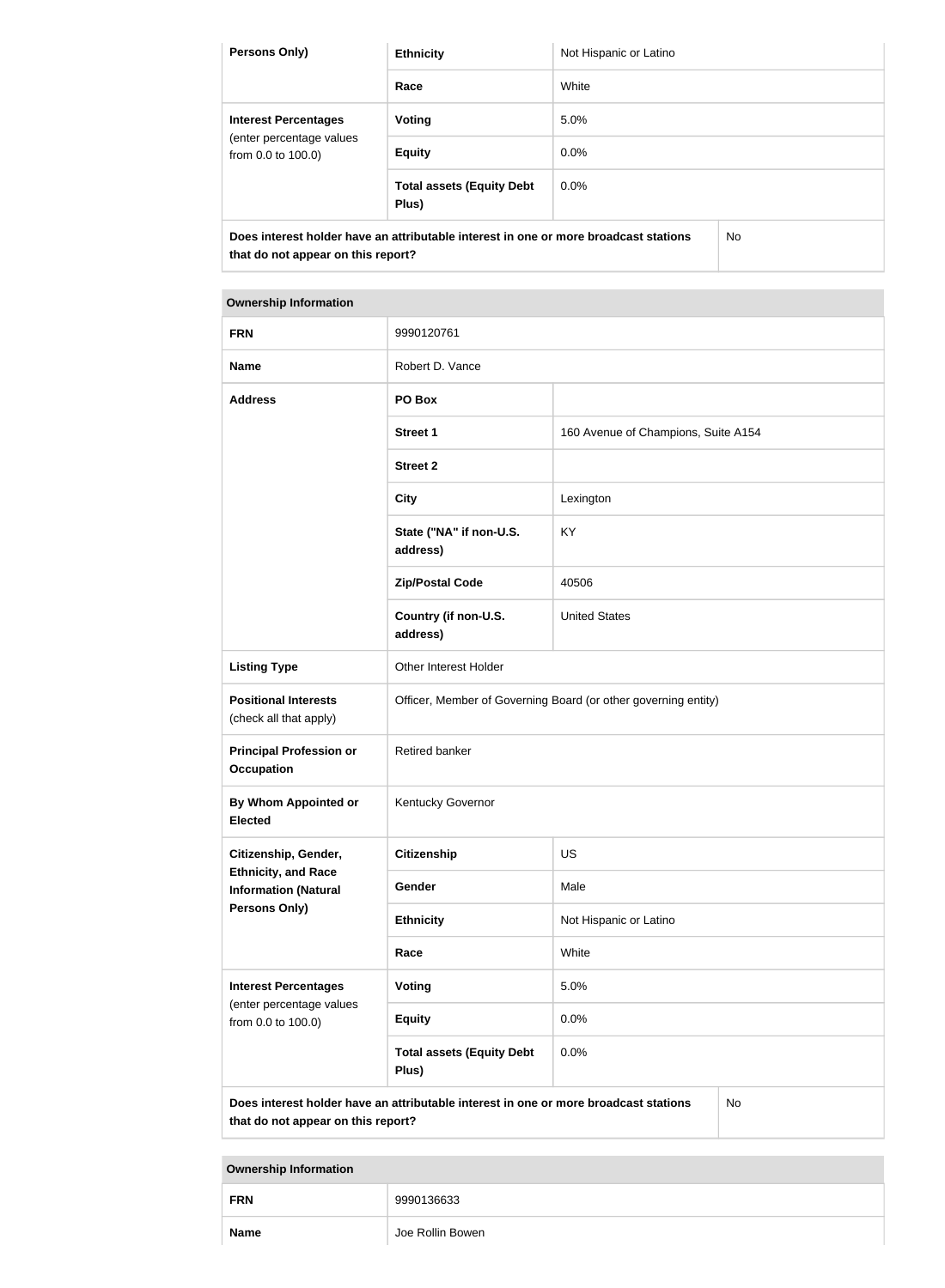| <b>Address</b>                                                                                                                   | PO Box                                                |                                     |  |
|----------------------------------------------------------------------------------------------------------------------------------|-------------------------------------------------------|-------------------------------------|--|
|                                                                                                                                  | <b>Street 1</b>                                       | 160 Avenue of Champions, Suite A154 |  |
|                                                                                                                                  | <b>Street 2</b>                                       |                                     |  |
|                                                                                                                                  | <b>City</b>                                           | Lexington                           |  |
|                                                                                                                                  | State ("NA" if non-U.S.<br>address)                   | <b>KY</b>                           |  |
|                                                                                                                                  | <b>Zip/Postal Code</b>                                | 40506                               |  |
|                                                                                                                                  | Country (if non-U.S.<br>address)                      | <b>United States</b>                |  |
| <b>Listing Type</b>                                                                                                              | Other Interest Holder                                 |                                     |  |
| <b>Positional Interests</b><br>(check all that apply)                                                                            | Member of Governing Board (or other governing entity) |                                     |  |
| <b>Principal Profession or</b><br><b>Occupation</b>                                                                              | Retired                                               |                                     |  |
| By Whom Appointed or<br><b>Elected</b>                                                                                           | Kentucky Governor                                     |                                     |  |
| Citizenship, Gender,                                                                                                             | <b>Citizenship</b>                                    | <b>US</b>                           |  |
| <b>Ethnicity, and Race</b><br><b>Information (Natural</b>                                                                        | Gender                                                | Male                                |  |
| <b>Persons Only)</b>                                                                                                             | <b>Ethnicity</b>                                      | Not Hispanic or Latino              |  |
|                                                                                                                                  | Race                                                  | White                               |  |
| <b>Interest Percentages</b><br>(enter percentage values                                                                          | Voting                                                | 5.0%                                |  |
| from 0.0 to 100.0)                                                                                                               | <b>Equity</b>                                         | 0.0%                                |  |
|                                                                                                                                  | <b>Total assets (Equity Debt</b><br>Plus)             | 0.0%                                |  |
| Does interest holder have an attributable interest in one or more broadcast stations<br>No<br>that do not appear on this report? |                                                       |                                     |  |

 $\mathbb{L}$ 

| <b>FRN</b>          | 9990136634                                            |                                     |
|---------------------|-------------------------------------------------------|-------------------------------------|
| <b>Name</b>         | Cathy A. Black                                        |                                     |
| <b>Address</b>      | PO Box                                                |                                     |
|                     | Street 1                                              | 160 Avenue of Champions, Suite A154 |
|                     | <b>Street 2</b>                                       |                                     |
|                     | <b>City</b>                                           | Lexington                           |
|                     | State ("NA" if non-U.S.<br>address)                   | KY                                  |
|                     | <b>Zip/Postal Code</b>                                | 40506                               |
|                     | Country (if non-U.S.<br>address)                      | <b>United States</b>                |
| <b>Listing Type</b> | Other Interest Holder                                 |                                     |
|                     | Member of Governing Board (or other governing entity) |                                     |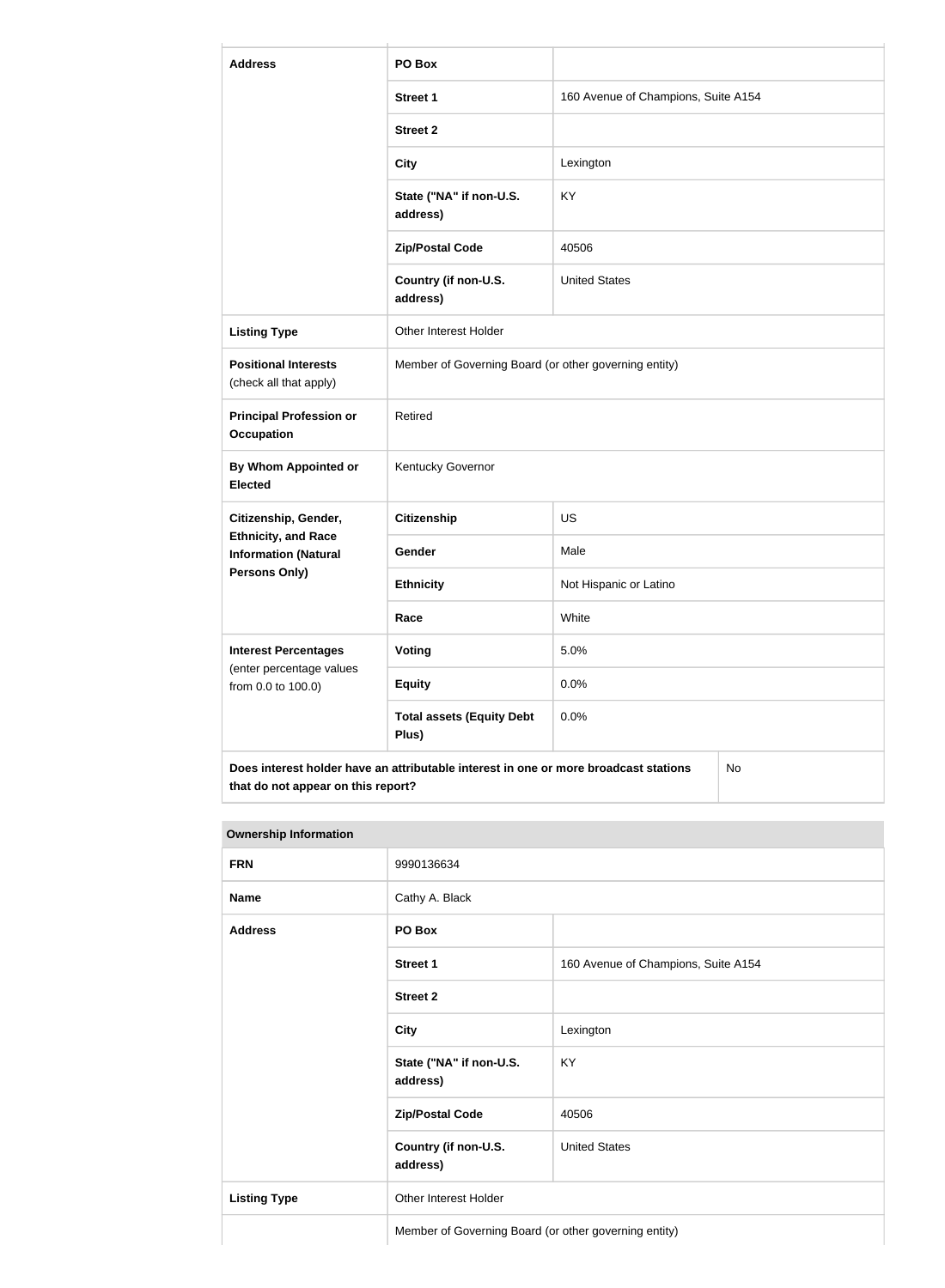| <b>Positional Interests</b><br>(check all that apply)                                             |                                           |                                  |  |
|---------------------------------------------------------------------------------------------------|-------------------------------------------|----------------------------------|--|
| <b>Principal Profession or</b><br><b>Occupation</b>                                               | <b>CBS News Network Senior Producer</b>   |                                  |  |
| By Whom Appointed or<br><b>Elected</b>                                                            | Kentucky Governor                         |                                  |  |
| Citizenship, Gender,                                                                              | <b>Citizenship</b>                        | <b>US</b>                        |  |
| <b>Ethnicity, and Race</b><br><b>Information (Natural</b>                                         | <b>Gender</b>                             | Female                           |  |
| <b>Persons Only)</b>                                                                              | <b>Ethnicity</b>                          | Not Hispanic or Latino           |  |
|                                                                                                   | Race                                      | <b>Black or African American</b> |  |
| <b>Interest Percentages</b>                                                                       | <b>Voting</b>                             | 5.0%                             |  |
| (enter percentage values<br>from 0.0 to 100.0)                                                    | <b>Equity</b>                             | 0.0%                             |  |
|                                                                                                   | <b>Total assets (Equity Debt</b><br>Plus) | 0.0%                             |  |
| Does interest holder have an attributable interest in one or more broadcast stations<br><b>No</b> |                                           |                                  |  |

| <b>Ownership Information</b>                              |                                                                |                                     |  |
|-----------------------------------------------------------|----------------------------------------------------------------|-------------------------------------|--|
| <b>FRN</b>                                                | 9990136636                                                     |                                     |  |
| <b>Name</b>                                               | Kimberly S. McCann                                             |                                     |  |
| <b>Address</b>                                            | PO Box                                                         |                                     |  |
|                                                           | <b>Street 1</b>                                                | 160 Avenue of Champions, Suite A154 |  |
|                                                           | <b>Street 2</b>                                                |                                     |  |
|                                                           | <b>City</b>                                                    | Lexington                           |  |
|                                                           | State ("NA" if non-U.S.<br>address)                            | KY                                  |  |
|                                                           | <b>Zip/Postal Code</b>                                         | 40506                               |  |
|                                                           | Country (if non-U.S.<br>address)                               | <b>United States</b>                |  |
| <b>Listing Type</b>                                       | Other Interest Holder                                          |                                     |  |
| <b>Positional Interests</b><br>(check all that apply)     | Officer, Member of Governing Board (or other governing entity) |                                     |  |
| <b>Principal Profession or</b><br><b>Occupation</b>       | Attorney                                                       |                                     |  |
| By Whom Appointed or<br><b>Elected</b>                    | Kentucky Governor                                              |                                     |  |
| Citizenship, Gender,                                      | <b>Citizenship</b>                                             | <b>US</b>                           |  |
| <b>Ethnicity, and Race</b><br><b>Information (Natural</b> | Gender                                                         | Female                              |  |
| <b>Persons Only)</b>                                      | <b>Ethnicity</b>                                               | Not Hispanic or Latino              |  |
|                                                           | Race                                                           | White                               |  |
| <b>Interest Percentages</b>                               | <b>Voting</b>                                                  | 5.0%                                |  |
| (enter percentage values                                  |                                                                |                                     |  |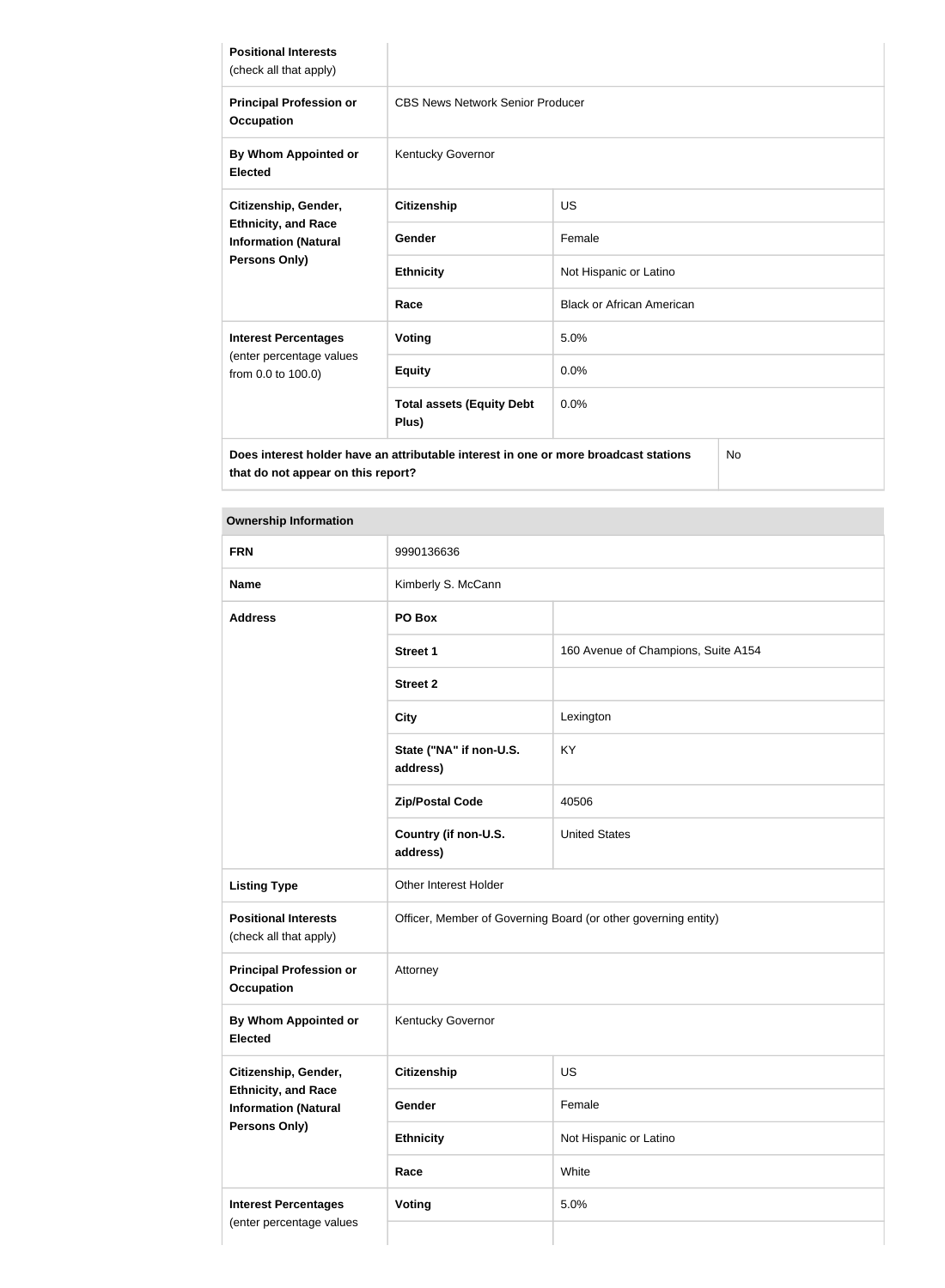| from 0.0 to 100.0)                                                                                                         | <b>Equity</b>                             | $0.0\%$ |           |
|----------------------------------------------------------------------------------------------------------------------------|-------------------------------------------|---------|-----------|
|                                                                                                                            | <b>Total assets (Equity Debt</b><br>Plus) | $0.0\%$ |           |
| Does interest holder have an attributable interest in one or more broadcast stations<br>that do not appear on this report? |                                           |         | <b>No</b> |

| <b>Ownership Information</b>                                                                                                     |                                                                |                                     |  |
|----------------------------------------------------------------------------------------------------------------------------------|----------------------------------------------------------------|-------------------------------------|--|
| <b>FRN</b>                                                                                                                       | 9990136637                                                     |                                     |  |
| <b>Name</b>                                                                                                                      | <b>Rachel Watts Webb</b>                                       |                                     |  |
| <b>Address</b>                                                                                                                   | PO Box                                                         |                                     |  |
|                                                                                                                                  | <b>Street 1</b>                                                | 160 Avenue of Champions, Suite A154 |  |
|                                                                                                                                  | <b>Street 2</b>                                                |                                     |  |
|                                                                                                                                  | <b>City</b>                                                    | Lexington                           |  |
|                                                                                                                                  | State ("NA" if non-U.S.<br>address)                            | <b>KY</b>                           |  |
|                                                                                                                                  | <b>Zip/Postal Code</b>                                         | 40506                               |  |
|                                                                                                                                  | Country (if non-U.S.<br>address)                               | <b>United States</b>                |  |
| <b>Listing Type</b>                                                                                                              | Other Interest Holder                                          |                                     |  |
| <b>Positional Interests</b><br>(check all that apply)                                                                            | Officer, Member of Governing Board (or other governing entity) |                                     |  |
| <b>Principal Profession or</b><br><b>Occupation</b>                                                                              | <b>Real Estate Marketing</b>                                   |                                     |  |
| <b>By Whom Appointed or</b><br><b>Elected</b>                                                                                    | Kentucky Governor                                              |                                     |  |
| Citizenship, Gender,                                                                                                             | <b>Citizenship</b>                                             | <b>US</b>                           |  |
| <b>Ethnicity, and Race</b><br><b>Information (Natural</b>                                                                        | Gender                                                         | Female                              |  |
| Persons Only)                                                                                                                    | <b>Ethnicity</b>                                               | Not Hispanic or Latino              |  |
|                                                                                                                                  | Race                                                           | White                               |  |
| <b>Interest Percentages</b><br>(enter percentage values                                                                          | <b>Voting</b>                                                  | 5.0%                                |  |
| from 0.0 to 100.0)                                                                                                               | <b>Equity</b>                                                  | 0.0%                                |  |
|                                                                                                                                  | <b>Total assets (Equity Debt</b><br>Plus)                      | 0.0%                                |  |
| Does interest holder have an attributable interest in one or more broadcast stations<br>No<br>that do not appear on this report? |                                                                |                                     |  |

| <b>FRN</b>     | 9990144900             |                                     |
|----------------|------------------------|-------------------------------------|
| <b>Name</b>    | <b>Raymond Daniels</b> |                                     |
| <b>Address</b> | PO Box                 |                                     |
|                | <b>Street 1</b>        | 160 Avenue of Champions, Suite A154 |
|                | <b>Street 2</b>        |                                     |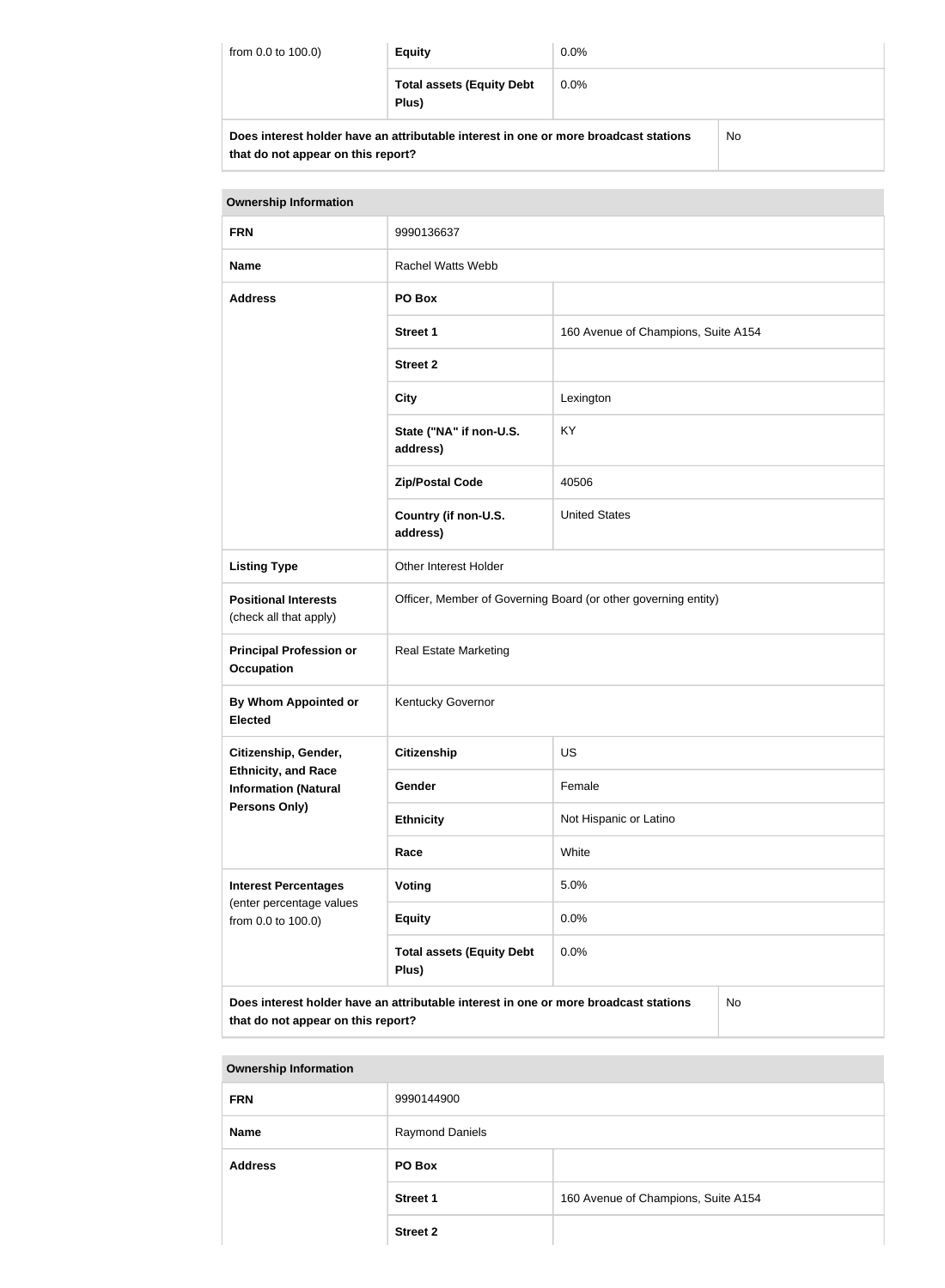|                                                           | <b>City</b>                                                                          | Lexington                        |    |
|-----------------------------------------------------------|--------------------------------------------------------------------------------------|----------------------------------|----|
|                                                           | State ("NA" if non-U.S.<br>address)                                                  | <b>KY</b>                        |    |
|                                                           | <b>Zip/Postal Code</b>                                                               | 40506                            |    |
|                                                           | Country (if non-U.S.<br>address)                                                     | <b>United States</b>             |    |
| <b>Listing Type</b>                                       | <b>Other Interest Holder</b>                                                         |                                  |    |
| <b>Positional Interests</b><br>(check all that apply)     | Member of Governing Board (or other governing entity)                                |                                  |    |
| <b>Principal Profession or</b><br><b>Occupation</b>       | <b>Restaurant Owner</b>                                                              |                                  |    |
| <b>By Whom Appointed or</b><br><b>Elected</b>             | Kentucky Governor                                                                    |                                  |    |
| Citizenship, Gender,                                      | <b>Citizenship</b>                                                                   | <b>US</b>                        |    |
| <b>Ethnicity, and Race</b><br><b>Information (Natural</b> | Gender                                                                               | Male                             |    |
| Persons Only)                                             | <b>Ethnicity</b>                                                                     | Not Hispanic or Latino           |    |
|                                                           | Race                                                                                 | <b>Black or African American</b> |    |
| <b>Interest Percentages</b>                               | <b>Voting</b>                                                                        | 5.0%                             |    |
| (enter percentage values<br>from 0.0 to 100.0)            | <b>Equity</b>                                                                        | 0.0%                             |    |
|                                                           | <b>Total assets (Equity Debt</b><br>Plus)                                            | 0.0%                             |    |
| that do not appear on this report?                        | Does interest holder have an attributable interest in one or more broadcast stations |                                  | No |

| <b>Ownership Information</b>                          |                                                       |                                     |  |
|-------------------------------------------------------|-------------------------------------------------------|-------------------------------------|--|
| <b>FRN</b>                                            | 9990144901                                            |                                     |  |
| <b>Name</b>                                           | Ron Geoghegan                                         |                                     |  |
| <b>Address</b>                                        | PO Box                                                |                                     |  |
|                                                       | <b>Street 1</b>                                       | 160 Avenue of Champions, Suite A154 |  |
|                                                       | <b>Street 2</b>                                       |                                     |  |
|                                                       | <b>City</b>                                           | Lexington                           |  |
|                                                       | State ("NA" if non-U.S.<br>address)                   | KY                                  |  |
|                                                       | <b>Zip/Postal Code</b>                                | 40506                               |  |
|                                                       | Country (if non-U.S.<br>address)                      | <b>United States</b>                |  |
| <b>Listing Type</b>                                   | Other Interest Holder                                 |                                     |  |
| <b>Positional Interests</b><br>(check all that apply) | Member of Governing Board (or other governing entity) |                                     |  |
| <b>Principal Profession or</b><br><b>Occupation</b>   | <b>Retired Public Affairs Executive</b>               |                                     |  |

**By Whom Appointed or | Kentucky Governor** 

the control of the control of the control of the control of the control of the control of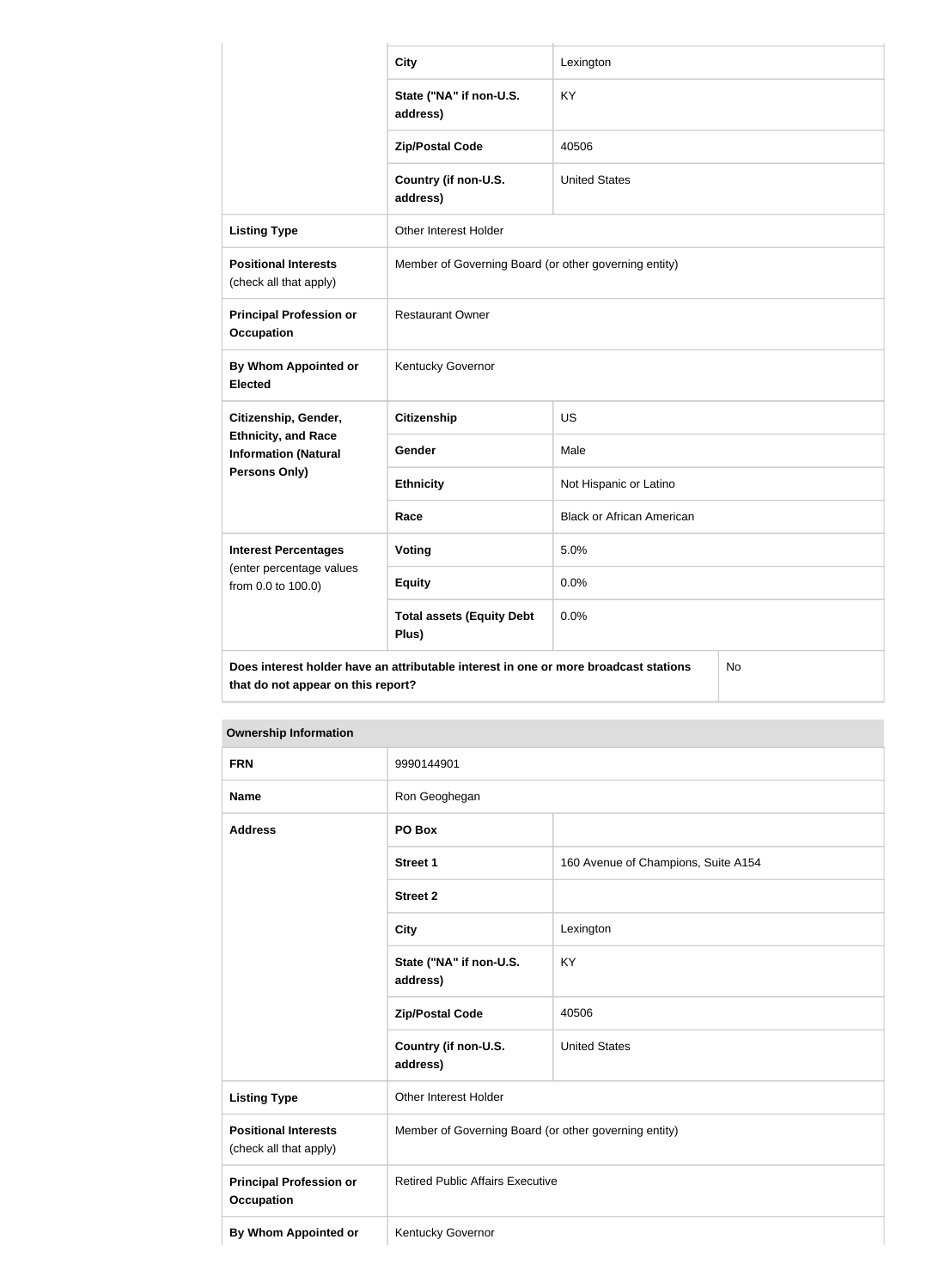| <b>Elected</b>                                                                                     |                                           |                        |  |
|----------------------------------------------------------------------------------------------------|-------------------------------------------|------------------------|--|
| Citizenship, Gender,<br><b>Ethnicity, and Race</b><br><b>Information (Natural</b><br>Persons Only) | <b>Citizenship</b>                        | US.                    |  |
|                                                                                                    | Gender                                    | Male                   |  |
|                                                                                                    | <b>Ethnicity</b>                          | Not Hispanic or Latino |  |
|                                                                                                    | Race                                      | White                  |  |
| <b>Interest Percentages</b>                                                                        | Voting                                    | 5.0%                   |  |
| (enter percentage values<br>from 0.0 to 100.0)                                                     | <b>Equity</b>                             | $0.0\%$                |  |
|                                                                                                    | <b>Total assets (Equity Debt</b><br>Plus) | 0.0%                   |  |
| <b>No</b><br>Does interest holder have an attributable interest in one or more broadcast stations  |                                           |                        |  |

| <b>Ownership Information</b>                              |                                                                                      |                                     |  |
|-----------------------------------------------------------|--------------------------------------------------------------------------------------|-------------------------------------|--|
| <b>FRN</b>                                                | 9990144902                                                                           |                                     |  |
| <b>Name</b>                                               | <b>Michael Hawse</b>                                                                 |                                     |  |
| <b>Address</b>                                            | PO Box                                                                               |                                     |  |
|                                                           | <b>Street 1</b>                                                                      | 160 Avenue of Champions, Suite A154 |  |
|                                                           | <b>Street 2</b>                                                                      |                                     |  |
|                                                           | <b>City</b>                                                                          | Lexington                           |  |
|                                                           | State ("NA" if non-U.S.<br>address)                                                  | KY                                  |  |
|                                                           | <b>Zip/Postal Code</b>                                                               | 40506                               |  |
|                                                           | Country (if non-U.S.<br>address)                                                     | <b>United States</b>                |  |
| <b>Listing Type</b>                                       | Other Interest Holder                                                                |                                     |  |
| <b>Positional Interests</b><br>(check all that apply)     | Member of Governing Board (or other governing entity)                                |                                     |  |
| <b>Principal Profession or</b><br><b>Occupation</b>       | Student                                                                              |                                     |  |
| <b>By Whom Appointed or</b><br><b>Elected</b>             | Elected by Student Body                                                              |                                     |  |
| Citizenship, Gender,                                      | <b>Citizenship</b>                                                                   | <b>US</b>                           |  |
| <b>Ethnicity, and Race</b><br><b>Information (Natural</b> | Gender                                                                               | Male                                |  |
| Persons Only)                                             | <b>Ethnicity</b>                                                                     | Not Hispanic or Latino              |  |
|                                                           | Race                                                                                 | White                               |  |
| <b>Interest Percentages</b><br>(enter percentage values   | <b>Voting</b>                                                                        | 5.0%                                |  |
| from 0.0 to 100.0)                                        | <b>Equity</b>                                                                        | 0.0%                                |  |
|                                                           | <b>Total assets (Equity Debt</b><br>Plus)                                            | 0.0%                                |  |
| that do not appear on this report?                        | Does interest holder have an attributable interest in one or more broadcast stations | No                                  |  |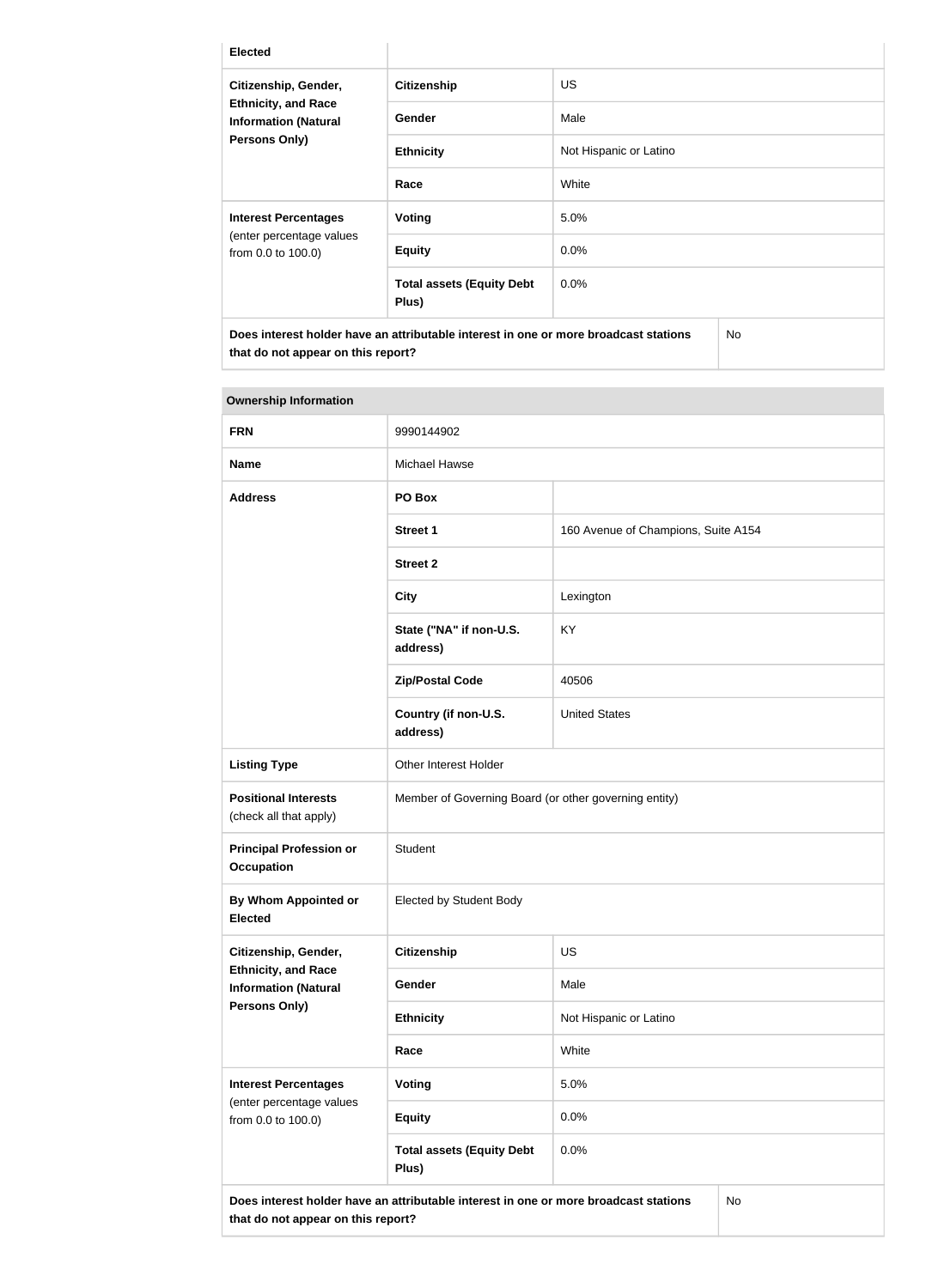| <b>Ownership Information</b>                                                                                                            |                                                       |                                     |  |
|-----------------------------------------------------------------------------------------------------------------------------------------|-------------------------------------------------------|-------------------------------------|--|
| <b>FRN</b>                                                                                                                              | 9990144903                                            |                                     |  |
| <b>Name</b>                                                                                                                             | Paula Leach Pope                                      |                                     |  |
| <b>Address</b>                                                                                                                          | PO Box                                                |                                     |  |
|                                                                                                                                         | <b>Street 1</b>                                       | 160 Avenue of Champions, Suite A154 |  |
|                                                                                                                                         | <b>Street 2</b>                                       |                                     |  |
|                                                                                                                                         | <b>City</b>                                           | Lexington                           |  |
|                                                                                                                                         | State ("NA" if non-U.S.<br>address)                   | KY                                  |  |
|                                                                                                                                         | <b>Zip/Postal Code</b>                                | 40506                               |  |
|                                                                                                                                         | Country (if non-U.S.<br>address)                      | <b>United States</b>                |  |
| <b>Listing Type</b>                                                                                                                     | Other Interest Holder                                 |                                     |  |
| <b>Positional Interests</b><br>(check all that apply)                                                                                   | Member of Governing Board (or other governing entity) |                                     |  |
| <b>Principal Profession or</b><br><b>Occupation</b>                                                                                     | Retired                                               |                                     |  |
| <b>By Whom Appointed or</b><br><b>Elected</b>                                                                                           | Kentucky Governor                                     |                                     |  |
| Citizenship, Gender,                                                                                                                    | <b>Citizenship</b>                                    | US                                  |  |
| <b>Ethnicity, and Race</b><br><b>Information (Natural</b>                                                                               | Gender                                                | Female                              |  |
| <b>Persons Only)</b>                                                                                                                    | <b>Ethnicity</b>                                      | Not Hispanic or Latino              |  |
|                                                                                                                                         | Race                                                  | White                               |  |
| <b>Interest Percentages</b><br>(enter percentage values                                                                                 | <b>Voting</b>                                         | 5.0%                                |  |
| from 0.0 to 100.0)                                                                                                                      | <b>Equity</b>                                         | 0.0%                                |  |
|                                                                                                                                         | <b>Total assets (Equity Debt</b><br>Plus)             | 0.0%                                |  |
| Does interest holder have an attributable interest in one or more broadcast stations<br><b>No</b><br>that do not appear on this report? |                                                       |                                     |  |

| Umnun and monument |                                     |                                     |
|--------------------|-------------------------------------|-------------------------------------|
| <b>FRN</b>         | 9990144904                          |                                     |
| <b>Name</b>        | <b>Bryan Sunderland</b>             |                                     |
| <b>Address</b>     | PO Box                              |                                     |
|                    | <b>Street 1</b>                     | 160 Avenue of Champions, Suite A154 |
|                    | <b>Street 2</b>                     |                                     |
|                    | <b>City</b>                         | Lexington                           |
|                    | State ("NA" if non-U.S.<br>address) | KY                                  |
|                    | <b>Zip/Postal Code</b>              | 40506                               |
|                    |                                     |                                     |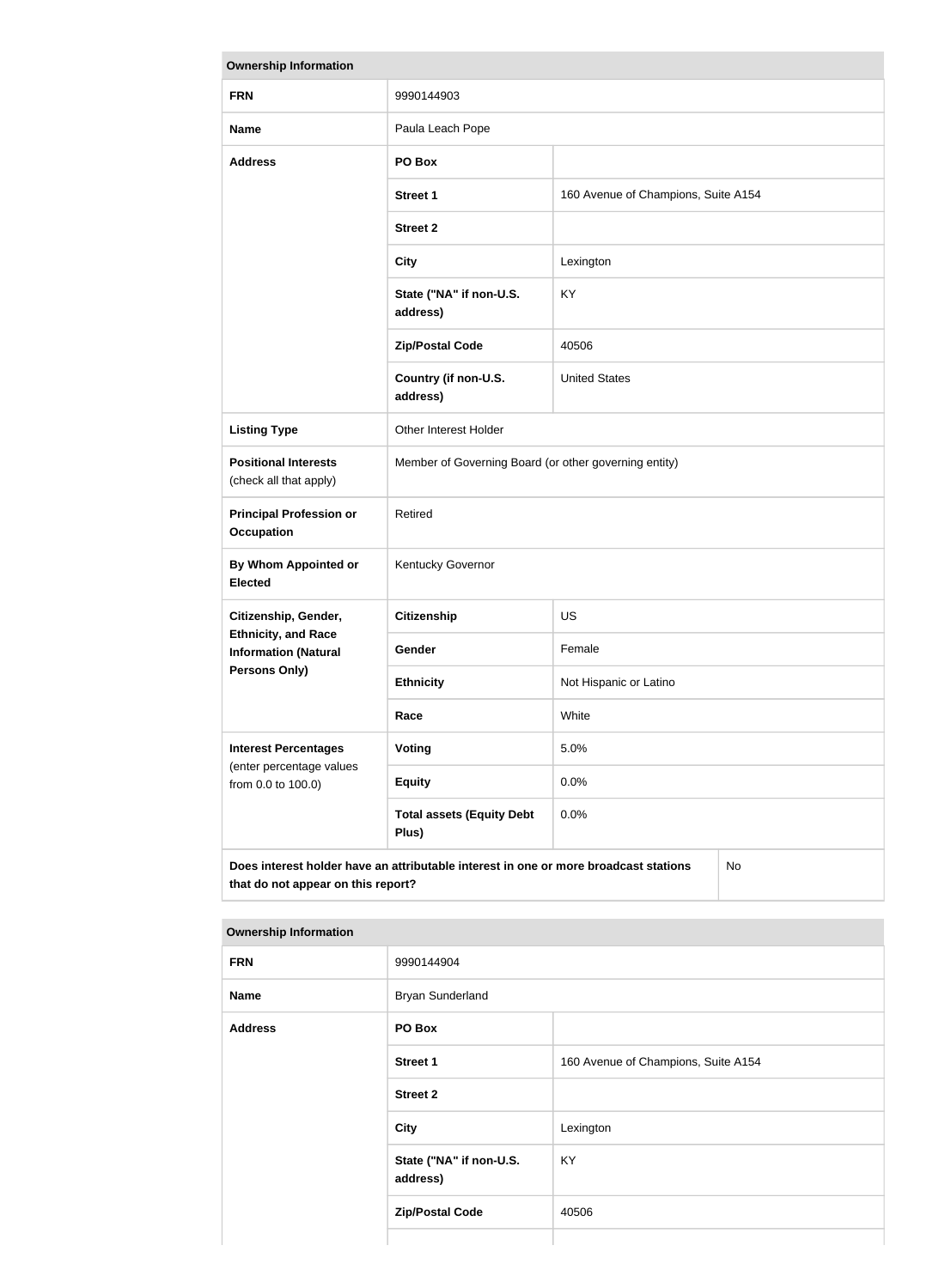|                                                                                                           | Country (if non-U.S.<br>address)                      | <b>United States</b>   |  |
|-----------------------------------------------------------------------------------------------------------|-------------------------------------------------------|------------------------|--|
| <b>Listing Type</b>                                                                                       | Other Interest Holder                                 |                        |  |
| <b>Positional Interests</b><br>(check all that apply)                                                     | Member of Governing Board (or other governing entity) |                        |  |
| <b>Principal Profession or</b><br><b>Occupation</b>                                                       | <b>Public Affairs</b>                                 |                        |  |
| <b>By Whom Appointed or</b><br><b>Elected</b>                                                             | Kentucky Governor                                     |                        |  |
| Citizenship, Gender,<br><b>Ethnicity, and Race</b><br><b>Information (Natural</b><br><b>Persons Only)</b> | <b>Citizenship</b>                                    | <b>US</b>              |  |
|                                                                                                           | <b>Gender</b>                                         | Male                   |  |
|                                                                                                           | <b>Ethnicity</b>                                      | Not Hispanic or Latino |  |
|                                                                                                           | Race                                                  | White                  |  |
| <b>Interest Percentages</b><br>(enter percentage values<br>from 0.0 to 100.0)                             | Voting                                                | 5.0%                   |  |
|                                                                                                           | <b>Equity</b>                                         | 0.0%                   |  |
|                                                                                                           | <b>Total assets (Equity Debt</b><br>Plus)             | 0.0%                   |  |
| Does interest holder have an attributable interest in one or more broadcast stations<br><b>No</b>         |                                                       |                        |  |

**Ownership Information FRN** 9990144905 **Name Hollie Swanson Address PO Box Street 1** 160 Avenue of Champions, Suite A154 **Street 2 City** Lexington **State ("NA" if non-U.S. address)** KY **Zip/Postal Code** 40506 **Country (if non-U.S. address)** United States **Listing Type Circuit Constructs** Other Interest Holder **Positional Interests** (check all that apply) Member of Governing Board (or other governing entity) **Principal Profession or Occupation** Professor **By Whom Appointed or Elected** Elected by Faculty **Citizenship, Gender, Ethnicity, and Race Information (Natural Persons Only) Citizenship** US Gender Female **Ethnicity** Not Hispanic or Latino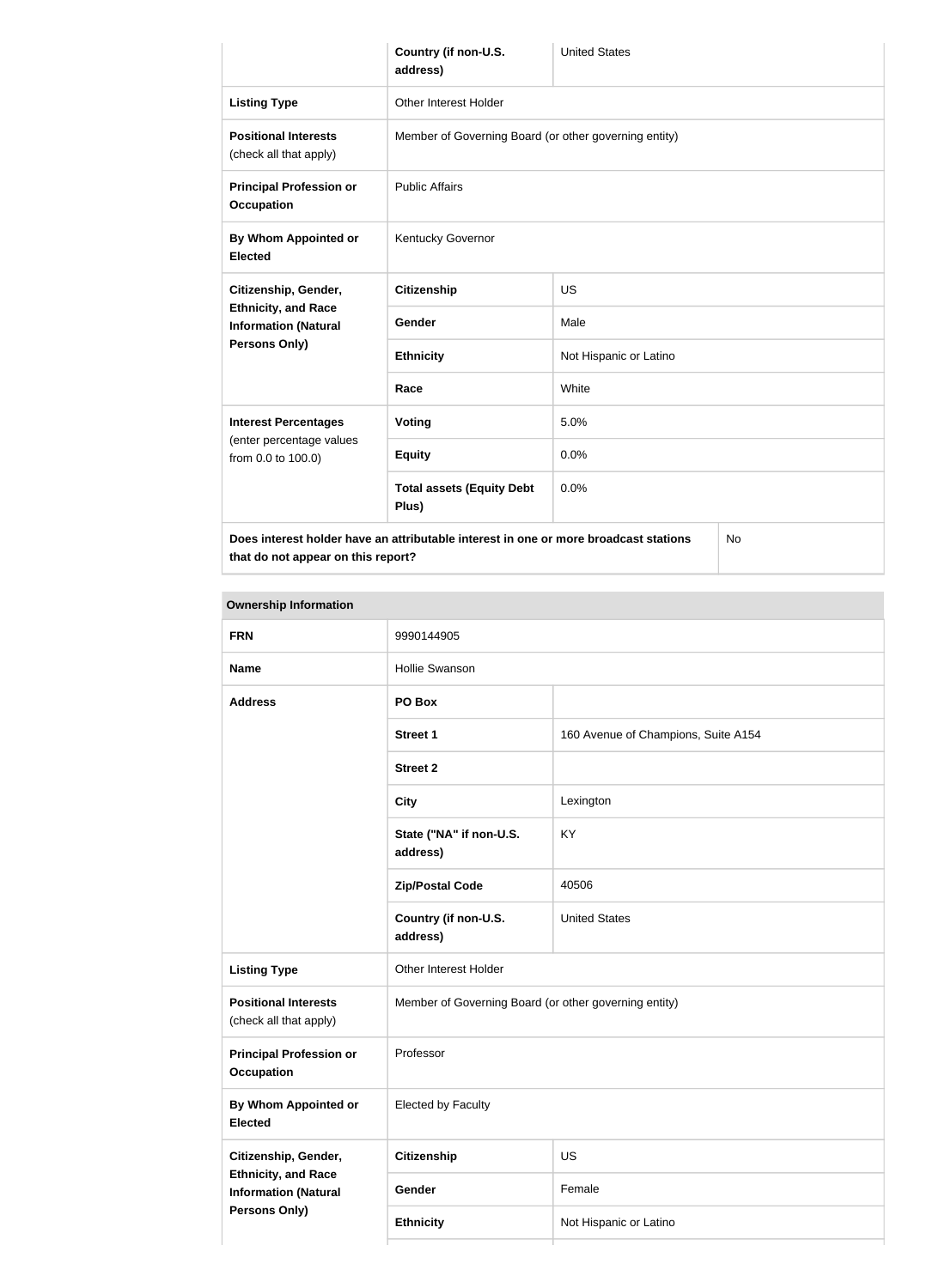|                                                                                                         | Race                                      | White   |  |
|---------------------------------------------------------------------------------------------------------|-------------------------------------------|---------|--|
| <b>Interest Percentages</b><br>(enter percentage values<br>from 0.0 to 100.0)                           | Voting                                    | 5.0%    |  |
|                                                                                                         | <b>Equity</b>                             | 0.0%    |  |
|                                                                                                         | <b>Total assets (Equity Debt</b><br>Plus) | $0.0\%$ |  |
| Dene betanast kaldas kaija an attekiitakla betanast bijana as masa ksaadaast atatlana.<br>$N_{\rm max}$ |                                           |         |  |

**Does interest holder have an attributable interest in one or more broadcast stations that do not appear on this report?**

No

| <b>Ownership Information</b>                                                  |                                             |                          |  |
|-------------------------------------------------------------------------------|---------------------------------------------|--------------------------|--|
| <b>FRN</b>                                                                    | 9990120594                                  |                          |  |
| <b>Name</b>                                                                   | Eli Capilouto                               |                          |  |
| <b>Address</b>                                                                | PO Box                                      |                          |  |
|                                                                               | <b>Street 1</b>                             | 410 Administration Drive |  |
|                                                                               | <b>Street 2</b>                             |                          |  |
|                                                                               | <b>City</b>                                 | Lexington                |  |
|                                                                               | State ("NA" if non-U.S.<br>address)         | KY                       |  |
|                                                                               | <b>Zip/Postal Code</b>                      | 40506                    |  |
|                                                                               | Country (if non-U.S.<br>address)            | <b>United States</b>     |  |
| <b>Listing Type</b>                                                           | Other Interest Holder                       |                          |  |
| <b>Positional Interests</b><br>(check all that apply)                         | Officer                                     |                          |  |
| <b>Principal Profession or</b><br><b>Occupation</b>                           | President of University of Kentucky         |                          |  |
| <b>By Whom Appointed or</b><br><b>Elected</b>                                 | Board of Trustees of University of Kentucky |                          |  |
| Citizenship, Gender,                                                          | <b>Citizenship</b>                          | <b>US</b>                |  |
| <b>Ethnicity, and Race</b><br><b>Information (Natural</b>                     | Gender                                      | Male                     |  |
| <b>Persons Only)</b>                                                          | <b>Ethnicity</b>                            | Not Hispanic or Latino   |  |
|                                                                               | Race                                        | White                    |  |
| <b>Interest Percentages</b><br>(enter percentage values<br>from 0.0 to 100.0) | Voting                                      | 0.0%                     |  |
|                                                                               | <b>Equity</b>                               | 0.0%                     |  |
|                                                                               | <b>Total assets (Equity Debt</b><br>Plus)   | 0.0%                     |  |

**that do not appear on this report?**

| the contract of the contract of the contract of the contract of the contract of the contract of the contract of |               |  |
|-----------------------------------------------------------------------------------------------------------------|---------------|--|
| <b>FRN</b>                                                                                                      | 9990120764    |  |
| <b>Name</b>                                                                                                     | Thomas Harris |  |
| <b>Address</b>                                                                                                  | <b>PO Box</b> |  |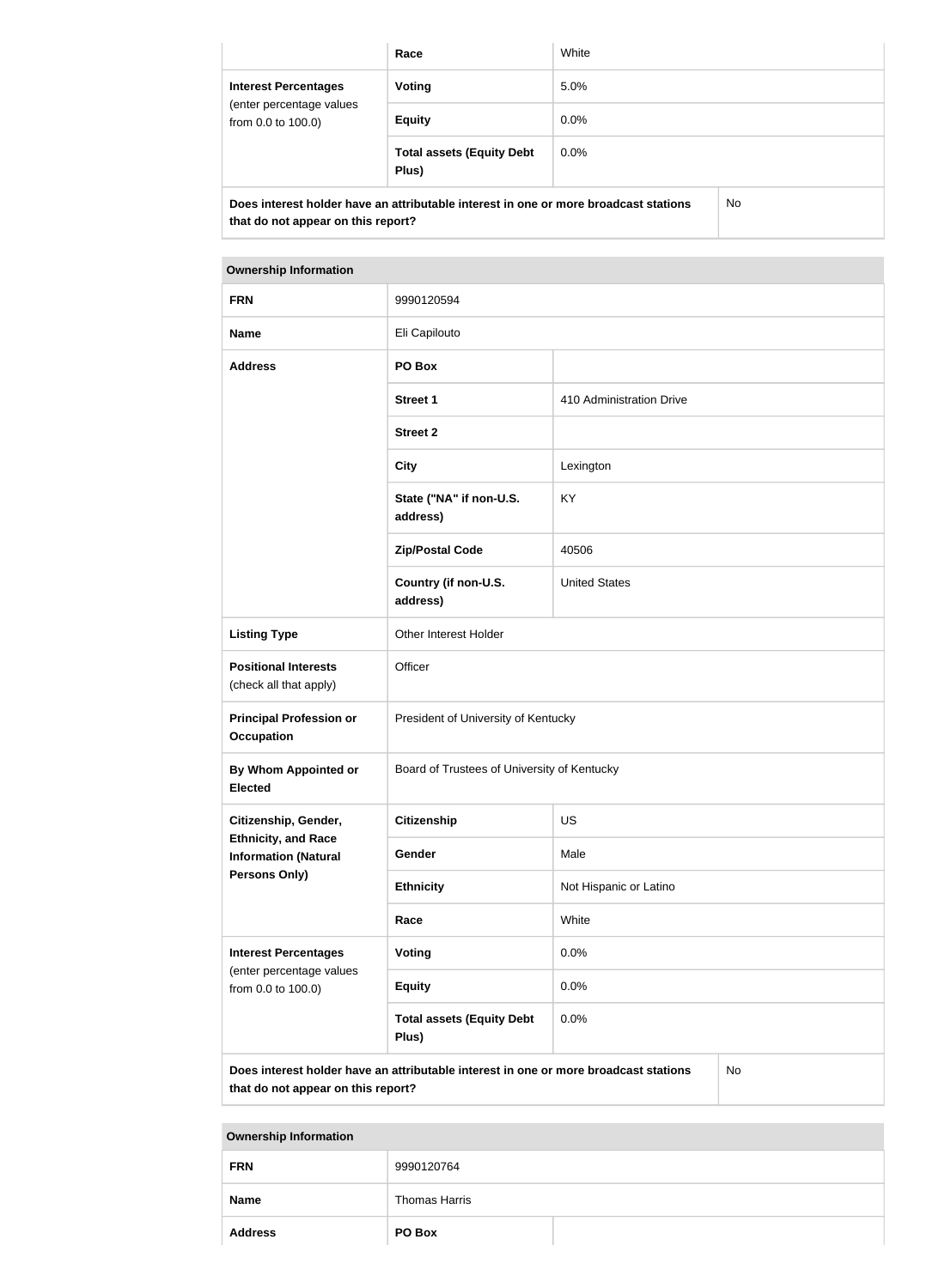|                                                                                                                                                                                                                                                                                                                                                                                                         | <b>Street 1</b>                                                   | 410 Administration Drive |  |  |
|---------------------------------------------------------------------------------------------------------------------------------------------------------------------------------------------------------------------------------------------------------------------------------------------------------------------------------------------------------------------------------------------------------|-------------------------------------------------------------------|--------------------------|--|--|
|                                                                                                                                                                                                                                                                                                                                                                                                         | <b>Street 2</b>                                                   |                          |  |  |
|                                                                                                                                                                                                                                                                                                                                                                                                         | <b>City</b>                                                       | Lexington                |  |  |
|                                                                                                                                                                                                                                                                                                                                                                                                         | State ("NA" if non-U.S.<br>address)                               | <b>KY</b>                |  |  |
|                                                                                                                                                                                                                                                                                                                                                                                                         | <b>Zip/Postal Code</b>                                            | 40506                    |  |  |
|                                                                                                                                                                                                                                                                                                                                                                                                         | Country (if non-U.S.<br>address)                                  | <b>United States</b>     |  |  |
| <b>Listing Type</b>                                                                                                                                                                                                                                                                                                                                                                                     | Other Interest Holder                                             |                          |  |  |
| <b>Positional Interests</b><br>(check all that apply)                                                                                                                                                                                                                                                                                                                                                   | Officer                                                           |                          |  |  |
| <b>Principal Profession or</b><br><b>Occupation</b>                                                                                                                                                                                                                                                                                                                                                     | Vice-President for University Relations at University of Kentucky |                          |  |  |
| By Whom Appointed or<br><b>Elected</b>                                                                                                                                                                                                                                                                                                                                                                  | <b>University President</b>                                       |                          |  |  |
| Citizenship, Gender,                                                                                                                                                                                                                                                                                                                                                                                    | <b>Citizenship</b>                                                | <b>US</b>                |  |  |
| <b>Ethnicity, and Race</b><br><b>Information (Natural</b>                                                                                                                                                                                                                                                                                                                                               | Gender                                                            | Male                     |  |  |
| Persons Only)                                                                                                                                                                                                                                                                                                                                                                                           | <b>Ethnicity</b>                                                  | Not Hispanic or Latino   |  |  |
|                                                                                                                                                                                                                                                                                                                                                                                                         | Race                                                              | White                    |  |  |
| <b>Interest Percentages</b>                                                                                                                                                                                                                                                                                                                                                                             | <b>Voting</b>                                                     | 0.0%                     |  |  |
| (enter percentage values<br>from 0.0 to 100.0)                                                                                                                                                                                                                                                                                                                                                          | <b>Equity</b>                                                     | 0.0%                     |  |  |
|                                                                                                                                                                                                                                                                                                                                                                                                         | <b>Total assets (Equity Debt</b><br>Plus)                         | 0.0%                     |  |  |
| Does interest holder have an attributable interest in one or more broadcast stations<br><b>No</b><br>that do not appear on this report?                                                                                                                                                                                                                                                                 |                                                                   |                          |  |  |
| (b) Respondent certifies that any interests, including equity, financial, or voting<br>Yes<br>interests, not reported in this filing are non-attributable.<br>If "No," submit as an exhibit an explanation.                                                                                                                                                                                             |                                                                   |                          |  |  |
|                                                                                                                                                                                                                                                                                                                                                                                                         |                                                                   |                          |  |  |
| (c) Is Respondent seeking an attribution exemption for any officer or director with<br>No<br>duties wholly unrelated to the Licensee(s)?                                                                                                                                                                                                                                                                |                                                                   |                          |  |  |
| If "Yes," complete the information in the required fields and submit an Exhibit fully describing<br>that individual's duties and responsibilities, and explaining why that individual should not be<br>attributed an interest.                                                                                                                                                                          |                                                                   |                          |  |  |
| Attach a flowchart or similar document showing the Licensee's vertical ownership structure including the Licensee and all<br>entities that have attributable interests in the Licensee. Licensees with a single parent entity may provide a brief explanatory<br>textual Exhibit in lieu of a flowchart or similar document. Licensees without parent entities should so indicate in a textual Exhibit. |                                                                   |                          |  |  |

**Non-Licensee Respondents should select "N/A" in response to this question.**

Licensee does not have a parent entity.

**3. Organizational Chart (Licensees** 

**Only)**

## **Section III - Certification**